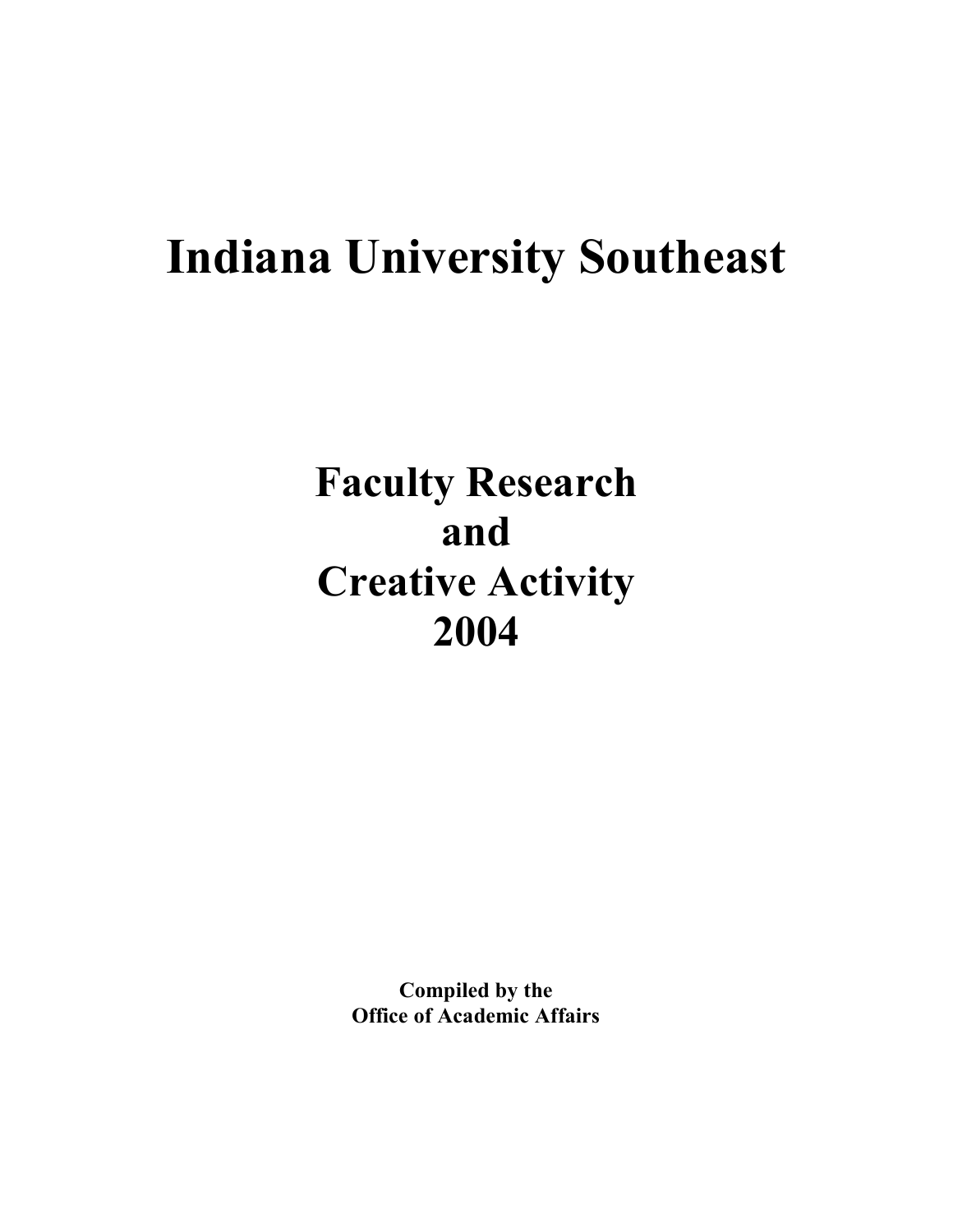## **ARTICLES**

Abshire, Jean. AThe European Union and Ethnic Conflict Management: Lessons from South Tyrol, Italy@, Journal of the Indiana Academy of the Social Sciences, Volume VII: 2003, pp. 57-68.

Abshire, Jean. AGerman Unification of 1990" in The Events that Changed Germany, Frank Thackeray, editor. (2004) Westport, CT: Greenwood Press; pp. 191-204.

Allman, Ronald. ADesigning to Communicate,@ book chapters in ACreative Strategy in Advertising,  $\omega$  8<sup>th</sup> edition, A. Jerome Jewler and Bonnie L. Drewniany, Wadsworth Publishing Company, Belmont, CA, 2004.

Alse, J. & Krishna, V. AImpact of the Software Industry on the Indian Economy,@ appeared in The Journal of the Indiana Academy of the Social Sciences, Volume VII 2003, pp. 82-92, May 2004.

Ambrose, Timothy. ALope de Vega and Titian: The Goddess as Emblem of Sacred and Profane Love@ in *Writing for the Eyes in the Spanish Golden Age*. A collection of essays edited by Frederick A. de Armas (2004, Bucknell U. Press).

Babione, C. & Brewer, N. (2004). Program Alignment for a >Teacher as Researcher= Graduate Education Model. *Critical Issues in Teacher Education*, 11, 40-46.

Babione, C., Smith, N. & Vicks, B. (2004). Dumpling Soup: Exploring Kitchens, Cultures, and Mathematics. In *Exploring Mathematics through Literature: Articles and Lessons for Prekindergarten through Grade 8,* NCTM Publication.

Bailey, Kevin Sue. AHow Do I Know What They Know?@ Quick Hits for New Faculty, Bloomington: Indiana University Press, a FACET publication, 72-73.

Bailey, Kevin Sue. AMy Mother is the Face of Compassion,@ Walking Naked Across The Room, Anthology published by Indiana University Southeast Writing Project, 9.

Barney, Doug and Paul Pittman. ABuilding Rapport with Your Students,@ *Quick Hits for New Faculty*, published by FACET, fall 2004, pp. 47-50.

Barney, Doug and Steve Wells and Dan Tschopp. AFinancial Debacles and State Regulation: Boards of Public Accountancy and the >Cascade Effect= of Sarbanes-Oxley,@ *The CPA Journal*, July 2004, pp. 64-67.

Barney, Doug and Steve Wells and Jim Honea. AInternet Use by Accounting Educators, @ *Journal of Accounting and Finance Research*, Spring 2004, pp. 58-71.

Barney, Doug, and Chris Bjornson and Ken Taurman. AWhat Does the Government Tax: The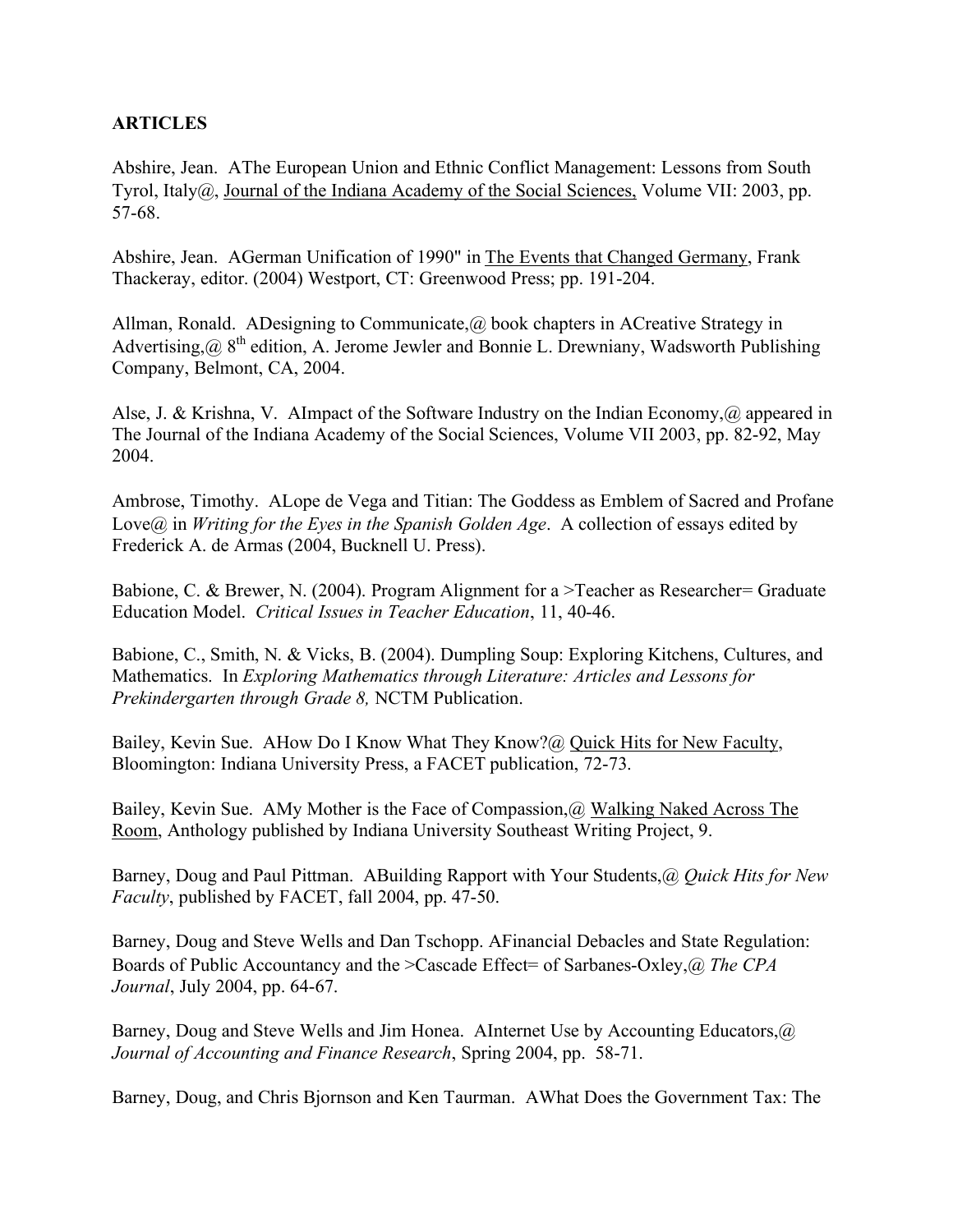Obvious, The Obscure, and the Obtuse,@ *The CPA Magazine*.

Barney, Doug and Paul Pittman. ATop 10 Practices that Lead to Student Success,@ *Quick Hits for New Faculty*, published by FACET, fall 2004, pp. 10-13.

Barney, Doug and Paul Pittman. AMeasuring and Assessing Class Participation,@ *Quick Hits for New Faculty*, published by FACET, fall 2004, pp. 21-23.

Christiansen, Linda. AMickey Mouse Still Belongs to Disney: The Supreme Court Upholds the Copyright Extension,@ Journal of the Academy of Marketing Science (A-level Journal), Vol. 32, No. 2, pp. 212-214, Spring 2004.

Crothers, A. Glenn. ACommercial Risk and Capital Formation in Early America: Virginia Merchants and the Rise of American Marine Insurance, 1750-1815" *Business History Review* 78 (Winter 2004).

Darnowski, DW. (2004) Observvations on the *Aldrovanda*-containing and *Aldrovanda*-lacking areas of Girraween Lagoon, Australia. *Carnivorous Plan Newsletter* 33: 80-82.

Darnowski, DW. (2004) How to grow a ridiculously large number of sundews. *Carnivorous Plant Newsletter* 33:90-94.

Dey, Sukhen, Doyle, John and Jordan, J. Current State of Distance Learning: A Review of Literature and Some Sample Statistics. Hawaii International Conference Computing Technology, 2004. Honolulu, Hawaii, January 15-18, 2004.

Doyle, Cooper, Dunn, Vellinger, and Todd, Magsep, AMultistage Magnetic Particle Separator 2. Classification of Ferromagnetic Particles@ Separation Science and Technology. Volume 39, Number 12/2004.

Finkbine, Ronald. *The Cobol DFA Tool*, in Information Systems Education Journal, 2(10), ISSN 1545-679X, Spring 2004.

Fankhausser, R. (2004). AGetting the Right People on Your Bus.@ Kentucky School Leader Spring/Summer. Pgs. 7-9.

Farrell, William. AThe Convict Lease System,@ in Mary Bosworth (ed.) **The Encyclopedia of Prisons and Correctional Facilities**, pp. 175-178. Sage: Thousand Oaks, CA, 2005.

Fields, T.H. (2004). The First Day of Class: Don=t Waste a Minute. In Cordell, R. et al (Eds.).*Quick Hits for New Faculty: Successful Strategies by Award Winning Teachers*. Bloomington, IN: Indiana University Press.

Fields, T.H. & Hines, P.L. (2004). The professional school counselor=s role in raising student achievement. In B. Erford (Ed.), Professional school counseling: A handbook of theories,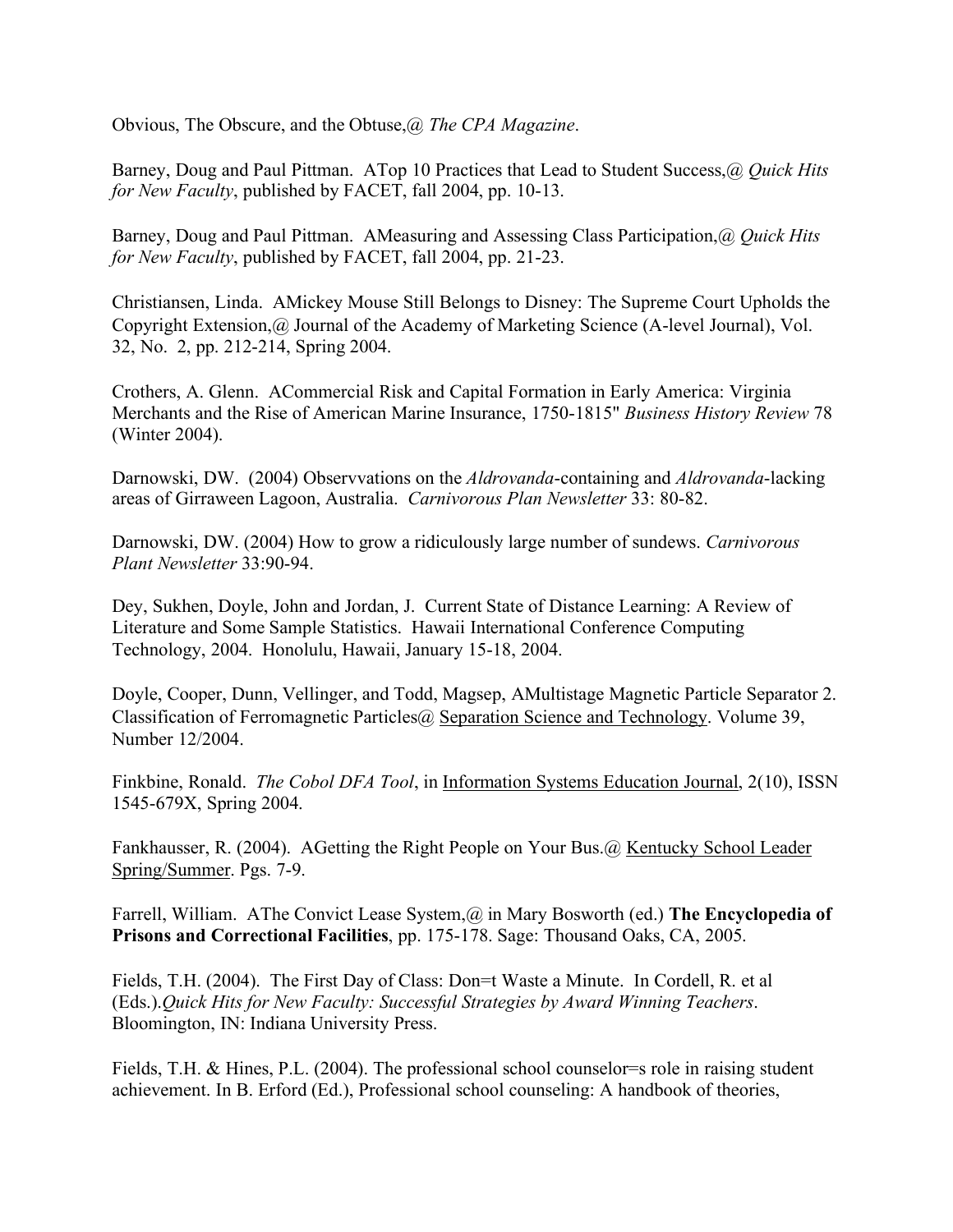programs and practices. Austin, TX: Pro-Ed., pgs. 249-256.

Fields, T.H. & Hines, P.L. (2004). School counseling and academic achievement. In Perusse, R. & Goodenough, G. (Eds.), *Leadership, advocacy and direct service strategies for professional school counselors*. Belmont, CA: Brooks-Cole.

Finkel, D. & Pedersen, N.L. (2004). Processing speed and longitudinal trajectories of change for cognitive abilities: The Swedish Adoption/Twin Study of Aging. Aging, Neuropsychology, and Cognition, 11, 325-345.

French, G. Richard and R.E. Coppage. AImplementing Curricula to Meet the Needs of Financial Professionals,@ Journal of College Teaching & Learning (October 2004) Volume 1, Number 10, pp. 63.

Hare, Sara C. 2004. ALast Will and Testament of a Slave Owner.@ *Teaching about Families: A Collection of Essays, Syllabi, Projects, and Assignments*. Washington, DC: ASA.

He, Yan and Chunchi Wu. APrice Rounding and Bid-Ask Spreads Before and After the Decimalization,@ 2004, *International Review of Economics and Finance* 13, 19-42.

He, Yan, Chunchi Wu, and Chun-nan Chen. The Performance of East Asian Economics and Financial Markets since the 1997 Financial Crisis, *The CFA Digest*, vol. 34, no. 2 (May 2004): 38-39.

Hess, Mickey. AJames Joyce Truck Sales: Seymour Indiana,@ In Todd Dills, Ed. *All Hands On: A The 2nd Hand Reader*. Seattle: TNI Books, 2004.

Hess, Mickey. AKnut Hamsun, Ol= Dirty Bastard, A Teenage Girl,@ In Todd Dills, Ed. All *Hands On: A The 2nd Hand Reader*. Seattle: TNI Books, 2004.

Hess, Mickey. AThe Latest in Fake Meat Products,@ In Dave Eggers, Ed. *Created in Darkness by Troubled Americans: The Best of McSweeney=s Humor Category*. New York: Knopf, 2004.

Hollingsworth, J.H., Edwards, S.H., Sitaraman, M., Weide, B.W. AContract Checking Wrappers for C++ Classes@, *IEEE Transactions on Software Engineering*, Vol. 30, No. 11, pps. 794-810, November 2004.

Jamski, William. AA Forty Year Journey in the Secondary Mathematics >Wilderness= $\mathcal{R}$ *Indiana Mathematics Teacher*, Volume 18, Number 2 (Fall/Winter 2003), p. 6.

Jamski, William. APushing the Envelope,@ *Indiana Mathematics Teacher,* Volume 19, Number 2 (Fall/Winter 2004), pp. 25-27.

Jamski, William. AThe Arithmetick of Lewis and Clark and the Corps of Discovery,  $\omega$ *Mathematics Teaching in the Middle School*, Volume 9, Number 9 (May 2004), pp. 471-74.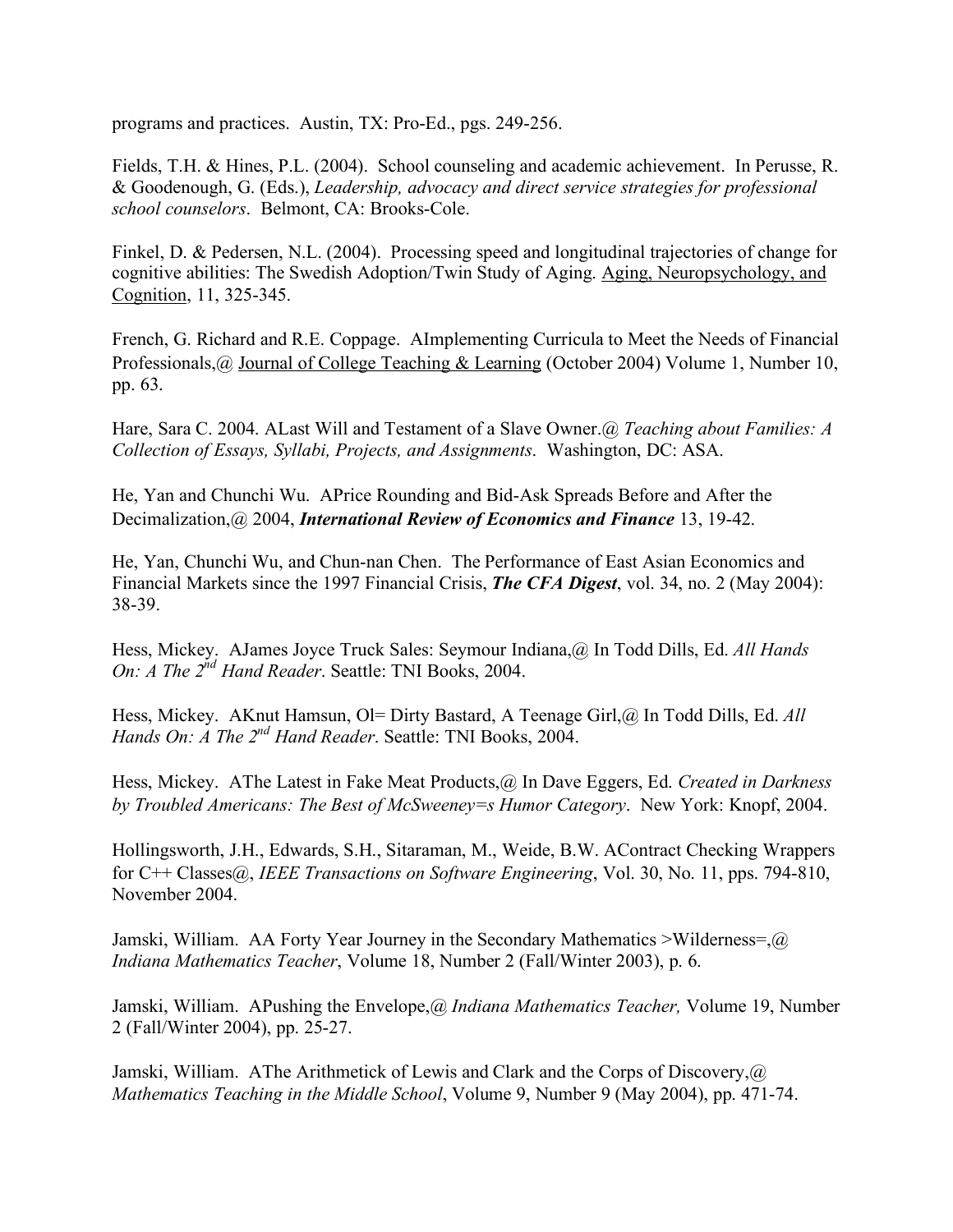Jamski, William. AAn Interesting Triple Number Combination,@ *Indiana Mathematics Teacher*, Volume 18, Number 2 (Fall/Winter 2003), p. 14.

Jamski, William. AMarch 2003 >Menu of Problems,= Number 4" *Mathematics Teaching in the Middle School*, Volume 9, Number 9 (May 2004), p. 470.

Jamski, William. AMister, Are You Sure?@ *Mathematics Teaching in the Middle School*, Volume 9, Number 5 (January 2004), pp. 244-45.

Jamski, William. ANASCAR=s Math Connection,@ *Mathematics Teacher*, Volume 97, Number 2 (February 2004), p. 83.

Jamski, William. Selected Problem. Www.nctm.org/middle/asolutions.asp, the NCTM Middle School Weekly Problem website of selected previously published *Mathematics Teaching in the Middle School* Menu Problems: AThanksgiving@ (11/99).

Jamski, William and Walter Ryan. AThe Trapezoidal Trap,@ *Mathematics Teaching in the Middle School*, Volume 10, Number 1 (August 2004), p. 5.

Kauffman, James. AUsing Students to Provide Prompt Feedback.@ In R. Cordell (ed), Quick Hits for New Faculty: Successful Strategies by Award Winning Teachers. Bloomington, Indiana University Press, 2004.

Keefe, T.J., and Rakich, J.S. (2004). A Profile of Hospital Union Election Activities, 1985-1994 NLRB Rulemaking and Results in Right to Work States. *Hospital Topics* 82(2) 2-11.

Krishna, V. and Kauffman, J. AWeight-Loss Ads in Essence, 1993-2002.@ Kentucky Journal of Communication 23 (Spring 2004): 19-26.

Krishna, V. (July-September 2004). Combating AIDS: Communication Strategies in Action. Journal of Communication Studies, Vol 3, 2.

Lang, W.C. *Refinement equations for generalized translations*, Internat. J. Math. & Math. Sci., **64** (2004), 3435-3444.

Lang, W.C. *Refinement equations and generalized multiresolution analyses for hypergroups*, Banach Algebras and Their Applications, Contemporary Mathematics **363** (2004), 193-200.

Morgan, R.K. (2004). On staying sane in academia. In R.M., Cordell, B., Lucal, & R.K. Morgan (eds.), *Quick Hits for New Faculty: Successful Strategies by Experienced Teachers*. Indiana University Press.

Nunnelley, J. (2004). Making Higher Education Brain Compatible in Quick Hits for New Faculty: Successful Strategies by Award Winning Teachers. Edited by Cordell, Lucal, Morgan, Hamilton, and Orr. Indiana University Press.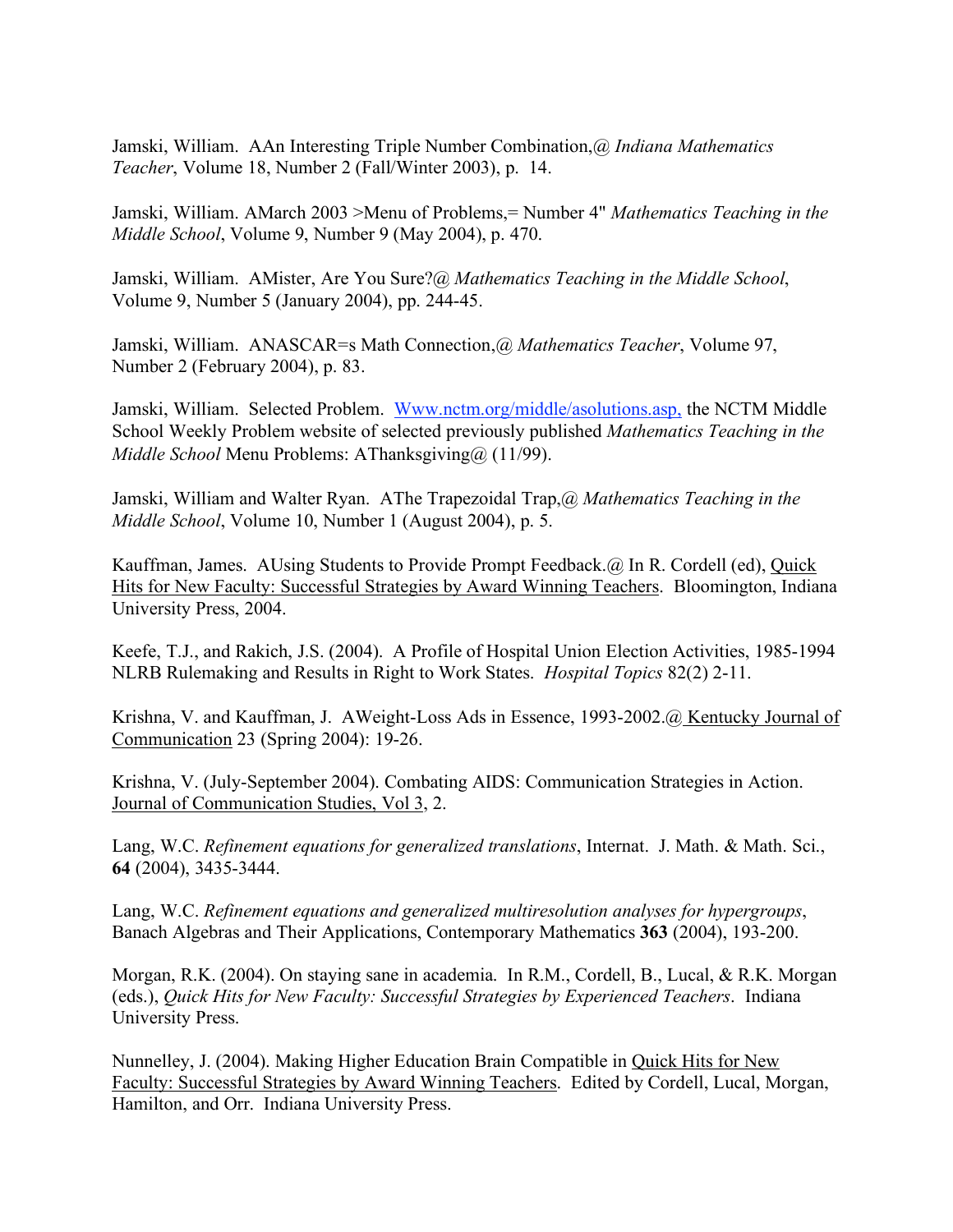Otu, Emmanuel and Arnold, Johna M. Effect of temperature on the synergistic extraction of some lanthanides by 2-ethylhexyl phenylphosphonic acid and micelles of dinonylnaphthalene sulphonic acid. *SXIX* 2004, 22(3), 415-428.

Otu, Emmanuel and Huff, Melanie M. Thermodynamics of the extraction of lead, copper, cadmium, cobalt and nickel with mono-2-ethylhexyl phosphoric acid. *Solvent Extraction and Ion Exchange (SXIX)* 2004, 22(4), 695-712.

Pinkston, G. and Ridout, S. (2004). APDA in Use. @ The ISTA Advocate.

Rajah, TT, Moberly, S. Effect of Metaoxychlor on Cell Survival and MAP Kinase Phosphorylation in Chinese Hamster Ovary Cells. Moleculary Biology of the Cell 15S: 356, 2004.

Rajah, T., Lambros, ML, Abbas, SA, Dunn, ST, Pento, T. Targeting hepatocytes and liposomal interferon-alpha effect on metallothionein gene induction. *Research Communications in Molecular Pathology and Pharmacology*, 112 (1-4): 50-58, Published in 2004.

Rakich, J. and A. Wong. Case: AMedical Center of Southern Indiana, @ in Rakich, et. al, **CHSM 4/E**, 2004 (29 pages).

Rakich, J. and M. Rolph. Case: ARegional Health System: The Satellite Health Park Strategy,@ in Rakich, et. al, **CHSM 4/E**, 2004 (16 pages).

Rakich, J. and M. Rolph. Teaching Note: ARegional Health System: The Satellite Health Park Strategy,@ in Rakich, et. al, **CHSM 4/E**, 2004 (4 pages).

Rakich, J. and K. Rondeau. Teaching Note: AHartland Memorial Hospital: An In-basket Exercise,@ in Rakich, et. al, **CHSM 4/E**, 2004 (7 pages).

Rakich, J. and K. Rondeau. Case: AHartland Memorial Hospital: An In-basket Exercise, @ in Rakich, et. al, **CHSM 4/E**, 2004 (28 pages).

Rakich, J. and A. Wong. Teaching Note: AMedical Center of Southern Indiana, @ in Rakich, et. al, **IM-CHSM 4/E**, 2004 (7 pages).

Rakich, J. AThe Case Method.@ Reprinted in *Problems in Financial Management of Hospitals* and Health Care Organizations, 2<sup>nd</sup> edition, by M. Nowicki, Health Administration Press, Ann Arbor, MI, 2004 (5 pages).

Schansberg, D. Eric and Cecil Bohannon. AHow to Succeed at Local Government@, *Indiana Policy Review*, Spring-Summer 2004, p. 9-19.

Schansberg, D. Eric. AEconomic and Political Markets: Merits, Limitations and the Role of Biblical Morality@, *Journal of Interdisciplinary Studies*, Vol. XVI, No.1/2 ,2004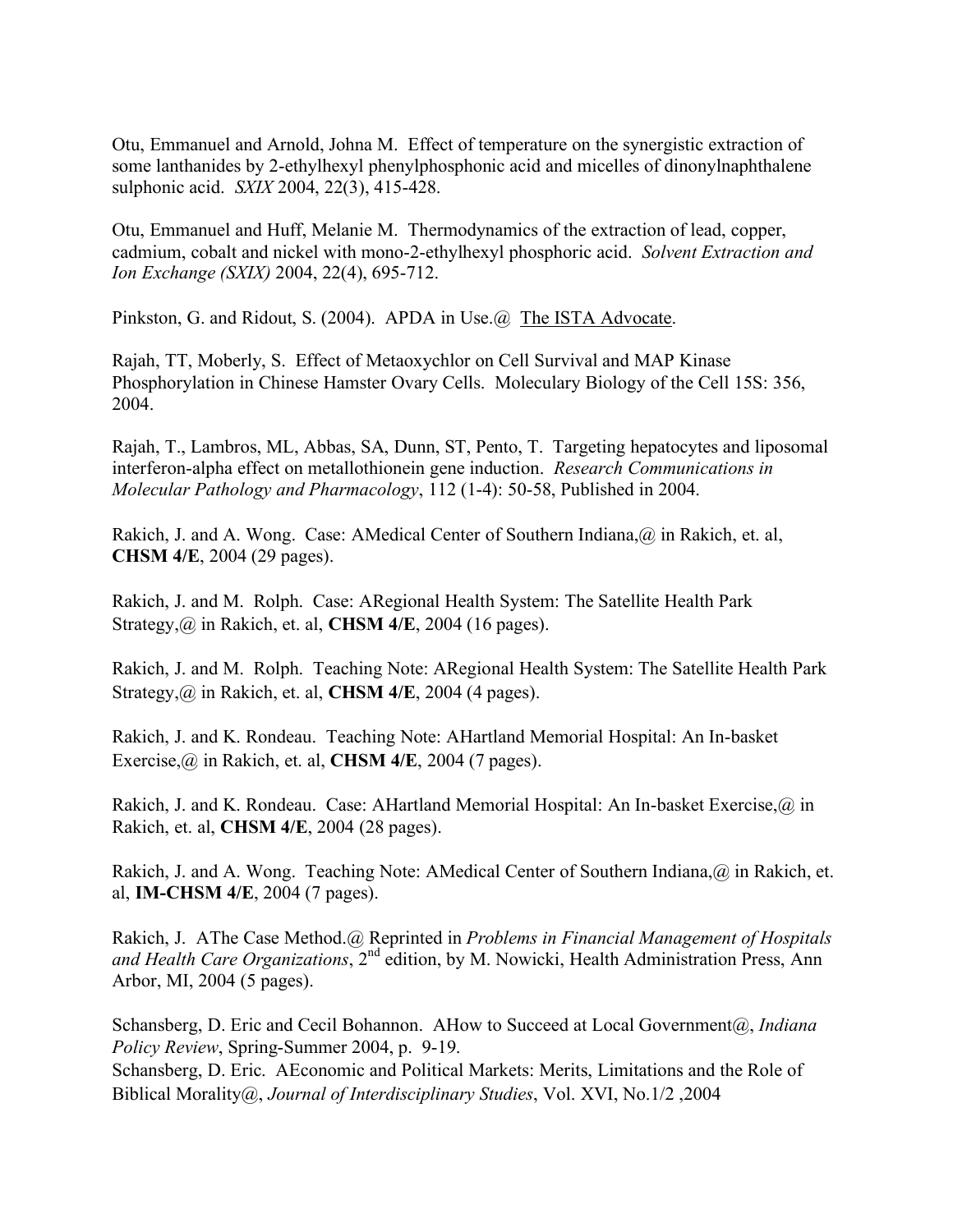Taylor, David Winship, Ji, Qiang, Hongqi Li, L. Michelle Bowe, and Yusheng Liu. 2004. Early Cretaceous *Archaefructus eoflora* sp. Nov. with bixesual flowers from Beipiao, Western Liaoning, China. Acta Geologica Sinica 78: 883-896.

Thackeray, Frank. ABettis, Jerome,@ ABonds, Barry,@ AWoodson, Rod,@ in *Latino and African-American Athletes Today: A Biographical Dictionary*. Edited by David L. Porter. Westport, CT: Greenwood Press, 2004.

Thompson, B. & Fields, T.H. (2004). Literacy strategies for the professional school counselor. In B. Erford (Ed.), *Professional school counseling: A handbook of theories, programs and practices*. Austin, TX: Pro-Ed., pgs. 203-210.

Tipgos, M., and Keefe, T.J. (2004). A Comprehensive Structure of Corporate Governance in Post-Enron Corporate America. *CPA Journal* 74(12), 46-51.

Treves, D.S., Hornby, J.M., Jacobitz-Kizzier, S.M., McNeel, D.J., Jensen, E.C., and Nickerson, K.W. 2004. Inoculum size effect in dimorphic fungi: extracellular control of yeast-mycelium dimorphism in *Ceratocystis ulmi. Appl. Environ. Microbiol*. 70: 1356-1359.

Wadsworth, Frank, Mike Tuunanen and Douglas C. Haines. AA Comparison of Finnish and United States Franchisee Satisfaction,@ chapter in *Economics and Management of Franchising Networks*, ed. By G. Cliquet, G. Hendrikse, M. Tuunanen, J. Windsperger, Physica/Springer, Heidelberg 2004.

Wadsworth, Frank and Walt Jackson. ASecond-Generation Franchisees,@ *Franchising World,* (June) 2004.

Wadsworth, Frank, Jerry Wheat and Brenda Swartz. AA Comparison of Corruption Perceptions: The Czech Republic and Slovakia,@ *International Business & Economics Research Journal*. Vol. 3, No. 8, (August) 2004. Paper presented at the 2004 European Applied Business Research Conference, Edinburgh Scotland.

Weger, H., Jr. & Aakhus, M. (2004). Competing demands, multiple ideals and the structure of argumentation practices: A pragma-Dialectical analysis of televised town hall meetings following the murder trial of O.J. Simpson. In F.H. van Eemeren and P. Houtlosser (Eds.) *Argumentation in practice* (pp. 181-195). Amsterdam, The Netherlands: John Benjamins.

Wheat, Jerry and Brenda Swartz. ATeaching Economic Development in Ukraine@ **REEIfication,** Fall 2004.

Wheat, Jerry, John Phillips and Emil Stark. AThe Hidden Business Costs of European Union Enlargement: The Case of The Czech Republic@ **Journal of Business and Economics Research** (Volume 3, No. 3, March 2004).

Wong, Alan and Ben Asare. Electronic Journal: West Africa Review, Vol. 5, October 2004,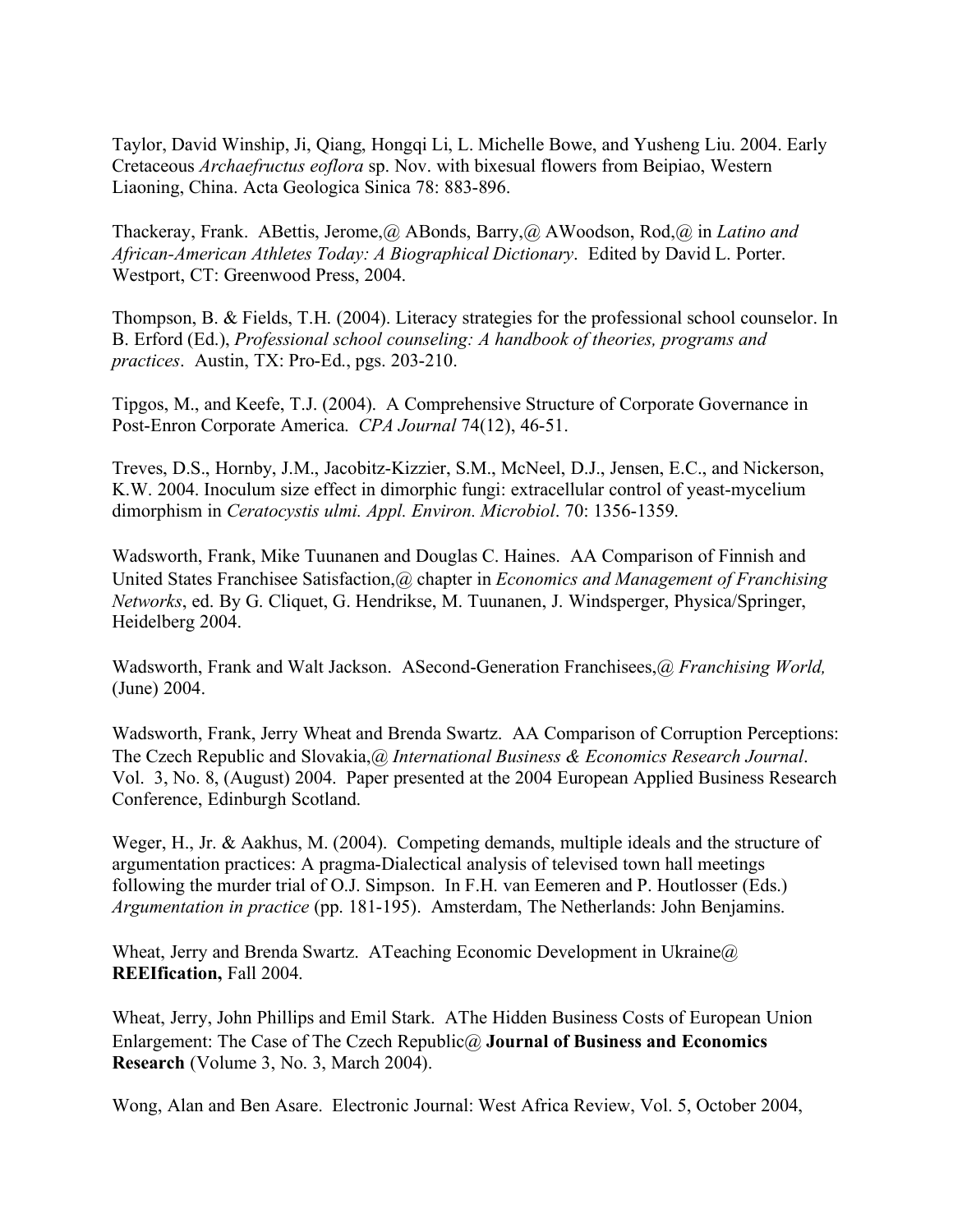Title: *An Economic Development Tale of Two Countries*.

## **BOOKS**

Carducci, B.J. (2004). The psychology of personality (Revised edition) Belmont, CA: Thomson/Wadsworth.

Hess, Mickey. Co-Editor with Mike Smith. *Where Handstands Surprise Us: The Best of the Bean Street Reading Series*. Louisville: Pitchfork Battalion, 2004.

Rakich, J., B. Longest and K. Darr. *Instructors Manual to Accompany Cases in Health Services Management* 4<sup>th</sup> edition [IM-CHSM], Health Professions Press, Baltimore, MD, 2004. Contains 28 teaching notes (171 pages).

Rakich, J., B. Longest and K. Darr. *Cases in Health Services Management* [CHSM], 4th edition, Health Professions Press, Baltimore, MD, 2004. Contains 28 cases (360 pages).

Sweigart, William. Editorial Contribution to *The Bedford Bibliography for Teachers of Basic Writing*. Second Edition, 2004.

Thackeray, Frank W. and John E. Findling, eds. *Events That Changed Great Britain from 1066 to 1714.* Westport, CT: Greenwood Press, 2004.

Thackeray, Frank W. ed. *Events That Changed Germany*, Westport, CT: Greenwood Press, 2004.

## **PAPERS PRESENTED**

Alse, J. & Krishna, V. ADiffusion of the Internet in India and Its Impact on the Economy,  $\omega$ presented at the Missouri Valley Economic Association, Feb. 28, 2004.

Ambrose, Timothy. Paper presented in Atlanta at Interdisciplinary Conference *Truth and Mendacity* at the University of West Georgia. Paper title: ATruth and Falsehood in the Myth of the Goddess: Lope de Vega, Virgil and Titian@, Conference dates: October, 21-24, 2004.

Anderson, Virginia. ARefusing the Present: The Trope of Deferred Possibility in Compositionist Rhetoric.@ Conference of the Rhetoric Society of America. Austin, Texas. 29 May 2004.

Ash, Robert. Scheduling Personnel in the Information Systems Project Setting, presented at the sixth annual conference of the Academy of Business Disciplines in Fort Myers Beach, FL, on November 12, 2004.

Babione, C. (2004). *Perceived Benefits of Mentor Training Programs: Two Delivery Models*. ATE/I/IACTE Teacher Education Conference, Mini-Grant Report, Nashville, IN.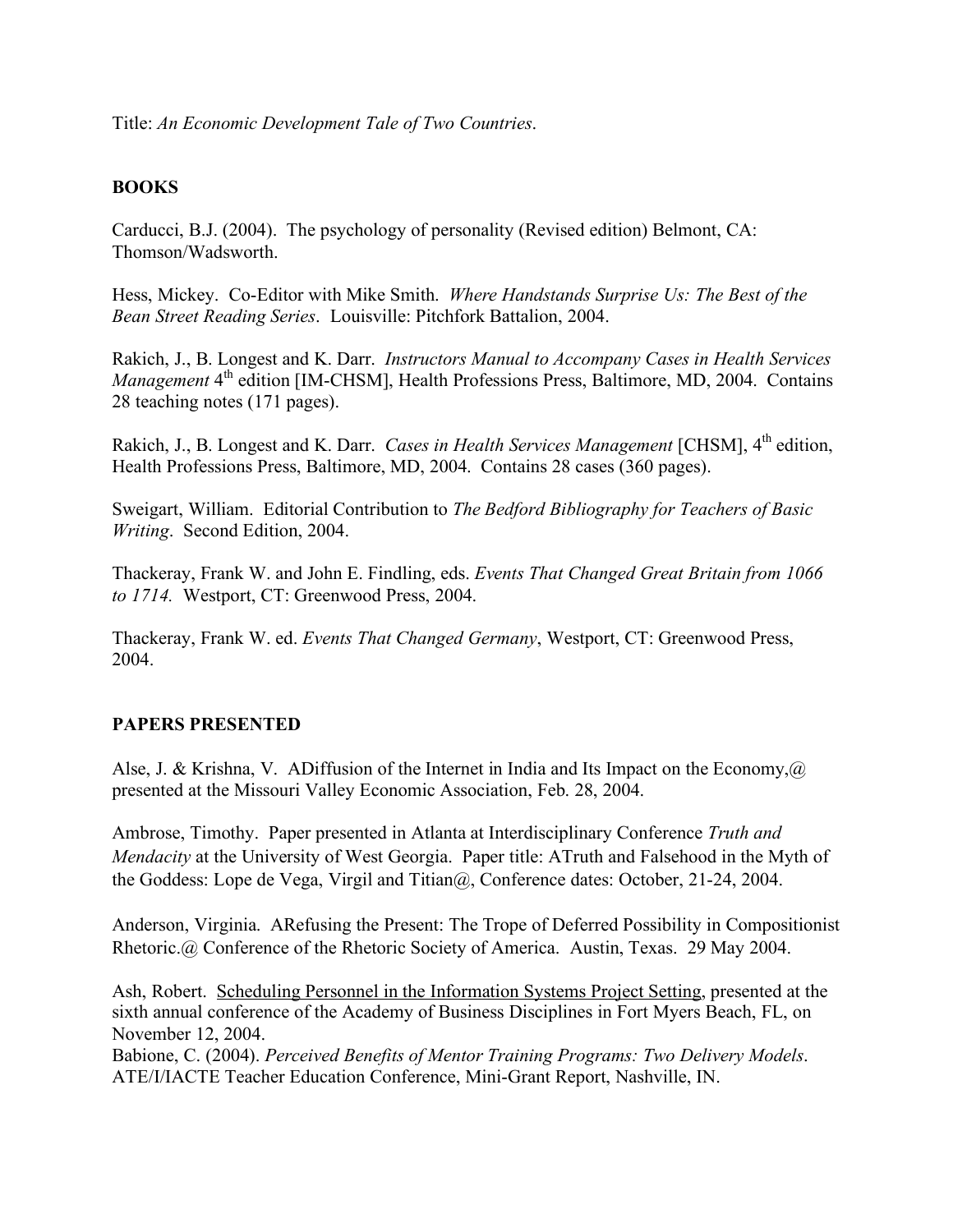Babione, C., & Shea, C. (2004). *Mentoring: Professional Growth in Self and Others*. Paper presented at the Association of Teacher Educators Annual Meeting, Dallas, TX.

Babione, C., Brewer, N., & Lewellen, M. (2004). *Partnerships Used to Develop Curriculum Alignment*. Paper presented at the Association of Teacher Educators Annual Meeting, Dallas, TX.

Barry, Jay. Presented a seminar on AAre There Genders of Management? (a) at the Center for Nonprofit Excellence in April 2004.

Bochan, Bohdan. AThe Monologic Discourse in Thomas Bernhard=s Plays,@ World Literature Conference at University of Louisville, February 26-28, 2004.

Bochan, Bohdan. ABetween Everything and Nothing: The Tensive Truth in Ingeborg Bachmann=s Work,@ University of West Georgia: International Literature Conference on Silence and Laughter. Atlanta, October 22-24, 2004.

Boonthanom, R. and Harris, K.J. An Investigation of Computer Mediated Communication of Emotions. Academy of management Meeting, New Orleans, August 2004.

Bowles, Donna. *Using Humor to Promote Critical Thinking*. Poster presentation for Fifteenth Annual Nurse Educators Conference in the Rockies, Breckinridge, CO, July 29-31, 2004.

Bowles, Donna. *Multiple Choice Test Review Strategy*. Paper presentation for Ninth Annual Nursing and Health Professions Educator Conference, University of Southern Indiana, October 20, 2004.

Camahalan, F.M. & Shea, C. ATeachers= Motivation to Achieve: An Unexplored Gap?@, presented at the 57<sup>th</sup> Annual Fall Teacher Education Conference, October 17-19, 2004, Nashville, IN.

Camahalan, F. & Shea, C. AThe Carrot and Stick of Achieving Standards: Looking at the Phillipines and the USA,  $\hat{\omega}$  presented at the 18<sup>th</sup> Annual Midwest ATE Spring Conference, March 25-26, 2004, Urbana, IL.

Carducci, B.J. (2004, July/August). Help wanted: Faculty involvement in career preparation for psychology majors. In Paul I. Hettich (Chair), Options, issues, and advice about college-to-work transition. Symposium conducted at the meeting of the American Psychological Association, Honolulu.

Carducci, B.J. (2004, February). Everything you ever wanted to know about shyness but were too shy to ask. Invited presentation as part of the Marian Miner Cook Athenaeum Lecture Series and The Berger Institute for Work, Family and Children 2004 Speaker Series (date: 02-26-04; sponsored by Claremont McKenna College and The Berger Institute for Work, Family, and Children, Claremont, CA.).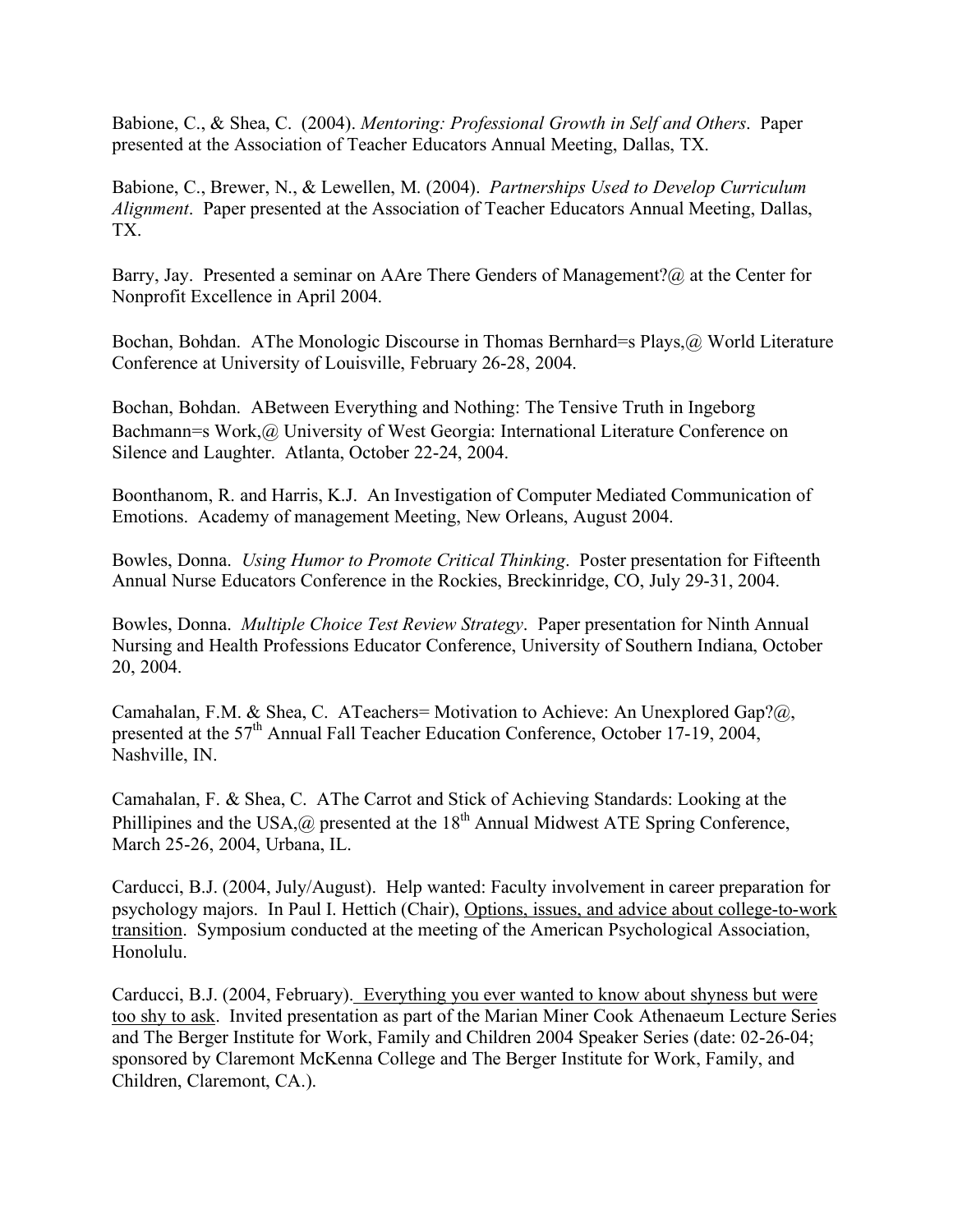Carducci, B.J. (2004, July/August). Everything you ever wanted to know about shyness but were too shy to ask. In P. Puccio (Chair), Invited Address: Diane F. Halpern Lecture at the meeting of the American Psychological Association, Honolulu.

Carlton, Rebecca. Presented A30 Seconds to 30 Minutes: Effective Presentation Skills@ for the Indiana Small Business Development Center at the Southern Indiana Chamber of Commerce. May 19, 2004.

Carlton, Rebecca. Presented AEffective Business Communication: Communicating Effectively in Email and Other Written Correspondence $@$  for the Indiana Small Business Development Center at the Southern Indiana Chamber of Commerce. March 3, 2004.

Carlton, Rebecca. Presented AWhat is Your Communication Climate? $@$  to the Louisville Chapter of the International Association of Administrative Professionals in Louisville, KY. October 21, 2004.

Carlton, Rebecca. Presented AEffective Communication@ for Scott County Partnership, Inc. Workforce Services at the Scott County Life Long Learning Center. September 29, 2004.

Christiansen, Linda. AWatch Out Accountants: The CPA Firms and Continuing Auditor Independence Issues,@ The Southeastern Academy of Legal Studies in Business Annual Conference, Miami, Florida; November 2004.

Cochran, Delaine. Poster presentation at the new Quantitative Literacy Curriculum at the IU/SBC Summer Leadership Forum.

Crothers, A. Glenn. AEconomic Function and Regional Identity: The Making of a Southern Port: Alexandria, Virginia, 1790-1846,@ Southern History Association Annual Meeting, Memphis, Tennessee, November 4, 2004.

Crothers, A. Glenn. ANorthern Virginia=s Quakers and the War for Independence: Negotiating a Path of Virtue in a Revolutionary World,@ Great Lakes History Conference, Grand Rapids, Michigan, October 30, 2004.

Dahlgren, D.J. & Peters, C. (2004). *An examination of Study Strategies, Social Skills and Attachment of Freshman during their First Week of College*. Poster presented at the 11th annual APS convention held in Chicago, Illinois on May 27, 2004.

Dahlgren, D.J. (2004). *College Attachment and Study Skills of College Freshman*. Presented October 15, 2004, at the Indiana Academy of Social Sciences Annual Meeting.

Darnowski, DW & Lalor, CD. (2004). Leaf-tuber development in Australian sundews induced by cytokinin. National Conference on Undergraduate Research.

Darnowski, DW. (2004) Vegetative reproduction in Australian sundews, oral presentation, 2004 Congress of the International Carnivorous Plant Society, Lyon, France.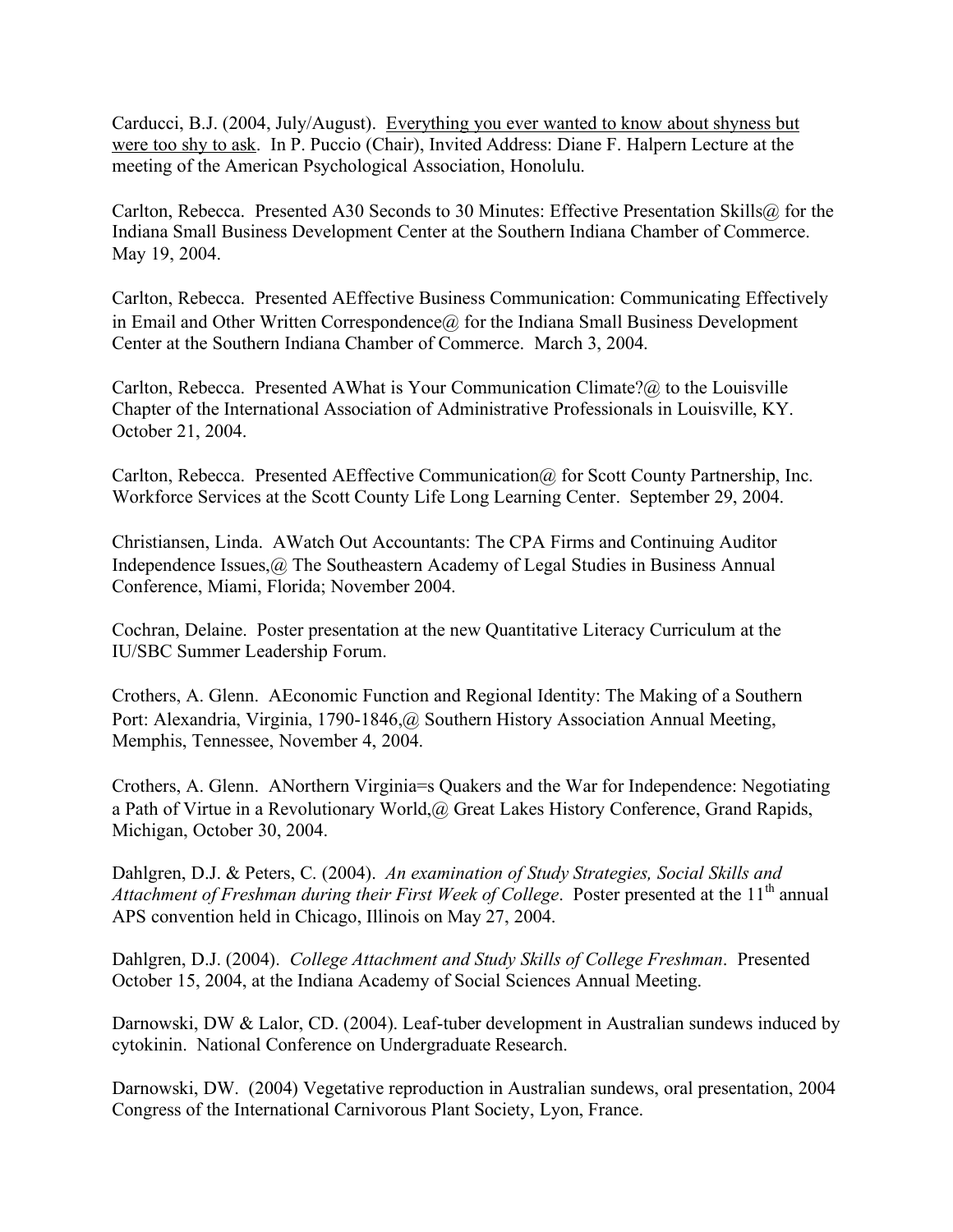Dey, S., Doyle, J. & Jordan, J. Distance Education as a Framework for Knowledge Management: Challenges, Current Trends and Norms. International Conference on Intellectual Capital, Knowledge Management and Organizational Learning, 29-30 October 2004, Ryerson University, Toronto, Canada.

Dey, Sukhen. **PHP and My SQL: Open Source Alternative for Web Development**, At the Global Signal Processing Conference 2004, San Jose, CA, September 2004.

Edmonds, K.E. Effects of Food Availability and of Testosterone Administration on Compensatory Testicular Hypertrophy (CTH) in the Marsh Rice Rat (*Orysomys palustris*). Poster presented at the Society for Research on Biological Rhythms Annual Meeting at Whistler Resort, Vancouver, Canada (6/25/04).

Ernstberger, Kathryn, with K. Nochols and M.A. Venkataramanan. AGenetic Relaxation Approach to Nondeterministic Polynomial (NP) Class of Problems, @ Decision Sciences Institute National Meeting, Boston, November 2004.

Fankhauser, R. AGetting the Right People on Your Bus.@ Presentation at the Kentucky Association of School Administrators Conference, Louisville, KY, July 22, 2004.

Fankhauser, R. AAn Interview Process that Guides you Along the Pathway to Finding the Best.@ Presentation at the Kentucky Teaching and Learning Conference, Louisville, KY, March 5, 2004.

Felsen, Liam. AA Pragmatic Response to Encyclopedic Authority: The Example of the *Disputatio Puerorum, @* conference paper delivered at the  $79<sup>th</sup>$  annual meeting of the Medieval Academy, Seattle, WA, April 1-4, 2004.

Felsen, Liam. AIsadore for Dummies: A Comparison of Medieval and Modern Approaches to Teaching,  $\omega$  conference paper delivered at the 39<sup>th</sup> annual International Congress of Medieval Studies, Kalamazoo, MI, May 5-9, 2004.

Fields, T.H. & Lowell, R., ASchool counselors using data to plan, organize and evaluate programs.@ Session presentation at the American School Counselor Association, Reno, NV, June 2004.

Fields, T.H., Miller, L. & Gabbard, P. ASchool counselors count in accountability.@ Invited participant for panel discussion. Kentucky School Counseling Association, Lexington, KY, March 2004.

Fields, T.H. & Hones, P.L., ATen things couselors should know about school reform.@ Session presentation at the American School Counselor Association, Reno, NV, June 2004.

Finkbine, Ronald and Doeltz, James (student). *Cache: a Term of Many Definitions*, Academy of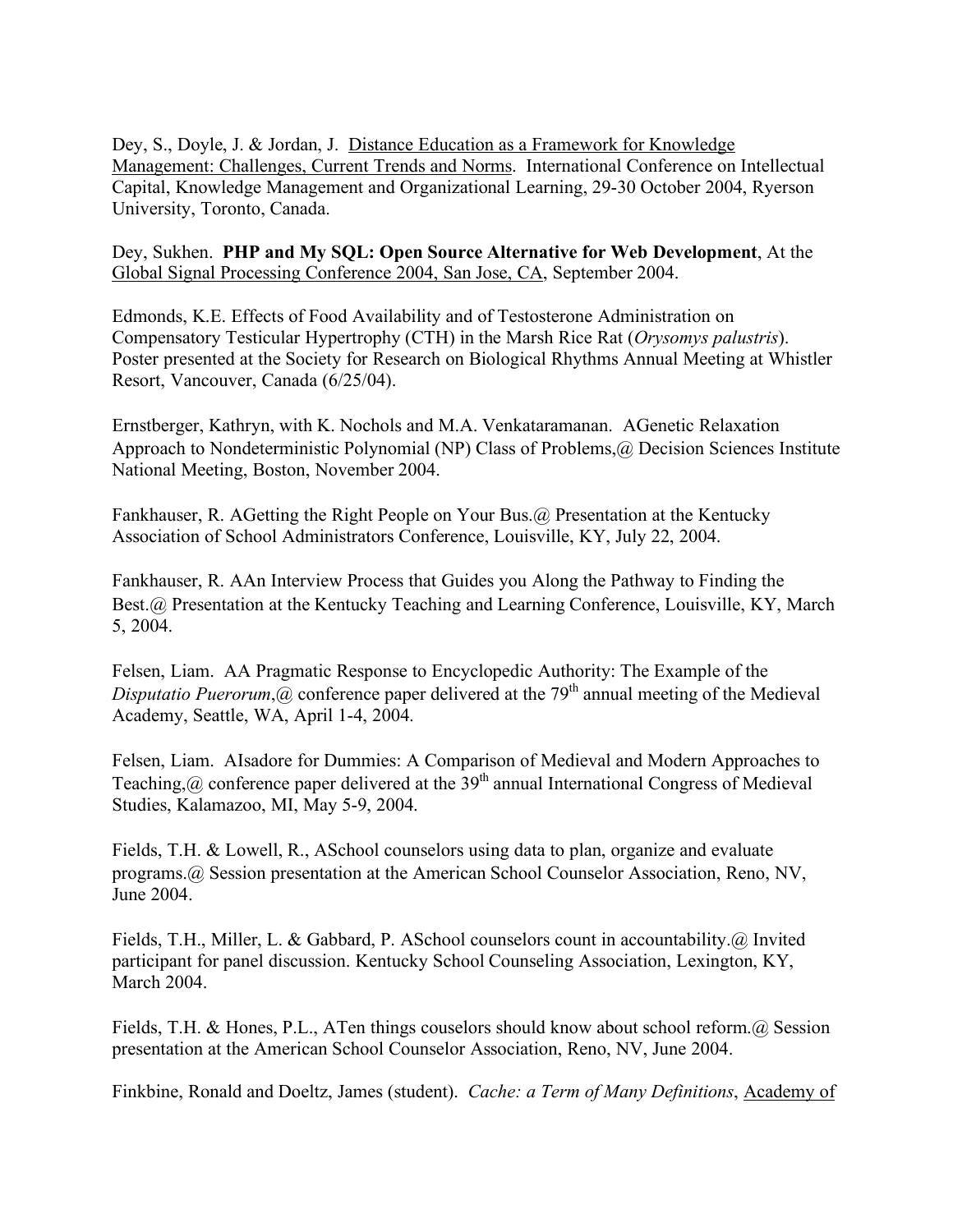Business and Information Technology 2004 Conference, April 2004, Pittsburgh.

Finkbine, Ronald. *Advising the Unsuccessful Student*, Information Systems Education Conference 2004, Newport, RI, November 2004.

Finkel, D., Pedersen, N.L., & Reynolds, C.A. (2004, November). Trajectories of genetic influences on cognitive aging: The Swedish Adoption/Twin Study of Aging. Annual meeting of the Gerontological Society of America, Washington, DC.

Forinash, K. and Wisman, R. Presentation at the Florida Open Source Physics Workshop, July 2004.

Forinash, Kyle, Wisman, Ray, Lang, Chris, and Couzin, Nimbus with special help from Hunt, Randy. AFree and easy sound analysis@, Invited talk for the 2004 American Association of Physics Teachers summer meeting n Sacramento, CA. August 1-4.

Forinash, K. ADistance Learning: A solution to Under-enrolled Physics Courses?@ Contributed talk to the American Association of Physics Teachers Meeting, Miami, FL. January 24-28.

Free, Kathleen. Presentation. National Association of Hospital Based Schools and Colleges of Nursing. March 12, 2004. Philadelphia, PA. Beyond Knowledge: Test Questions with a Critical Thinking Focus Using Inquiry to Assess Critical Thinking.

Galvin, Peter. AEthnic Allies of Spanish America=s Pirates $\omega$  (paper) presented at Indiana Academy of Social Sciences Annual Meeting, Butler University, October 15, 2004.

Galvin, Peter. AEthnicity and Place as Portrayed in Popular American Film $\omega$  (poster presentation), 2004 Conference on Race, Ethnicity & Place, Association of American Geographers, Washington, D.C., September 16-18, 2004.

Gugin, Linda. Round Table Panel Discussant: Restructuring Local Government in Indiana, Indiana State Political Science Association Meeting, April 9, 2004, Indiana State University.

Hare, Sara C. 2004. AThe Poor Pay More: Teaching Exercise@ presented at the annual meeting of the North Central Sociological Association, Cleveland, Ohio.

Haub, Elaine. ASynthesis and Characterization of Zn(II) Carboxylate Complexes Containing Benzoic Acid-Derived Ligands: An Alternate Synthesis,@ reviewed and selected for poster session given at the  $36<sup>th</sup>$  ACS Central Regional Meeting in Indianapolis, IN, June 2004.

Herdoiza-Estevez, Magdalena, Gloria Murray, Andrea Gutierrez and Karen Dunnagan. AExplorations on Diversity Education: A Hands-On Immersion Approach@. 2004 Annual Conference of the American Association of Colleges for Teacher Education (AACTE), Chicago (February).

Herdoiza-Estevez, Magdalena. AFrom Monologue to Intercultural Dialogue@, International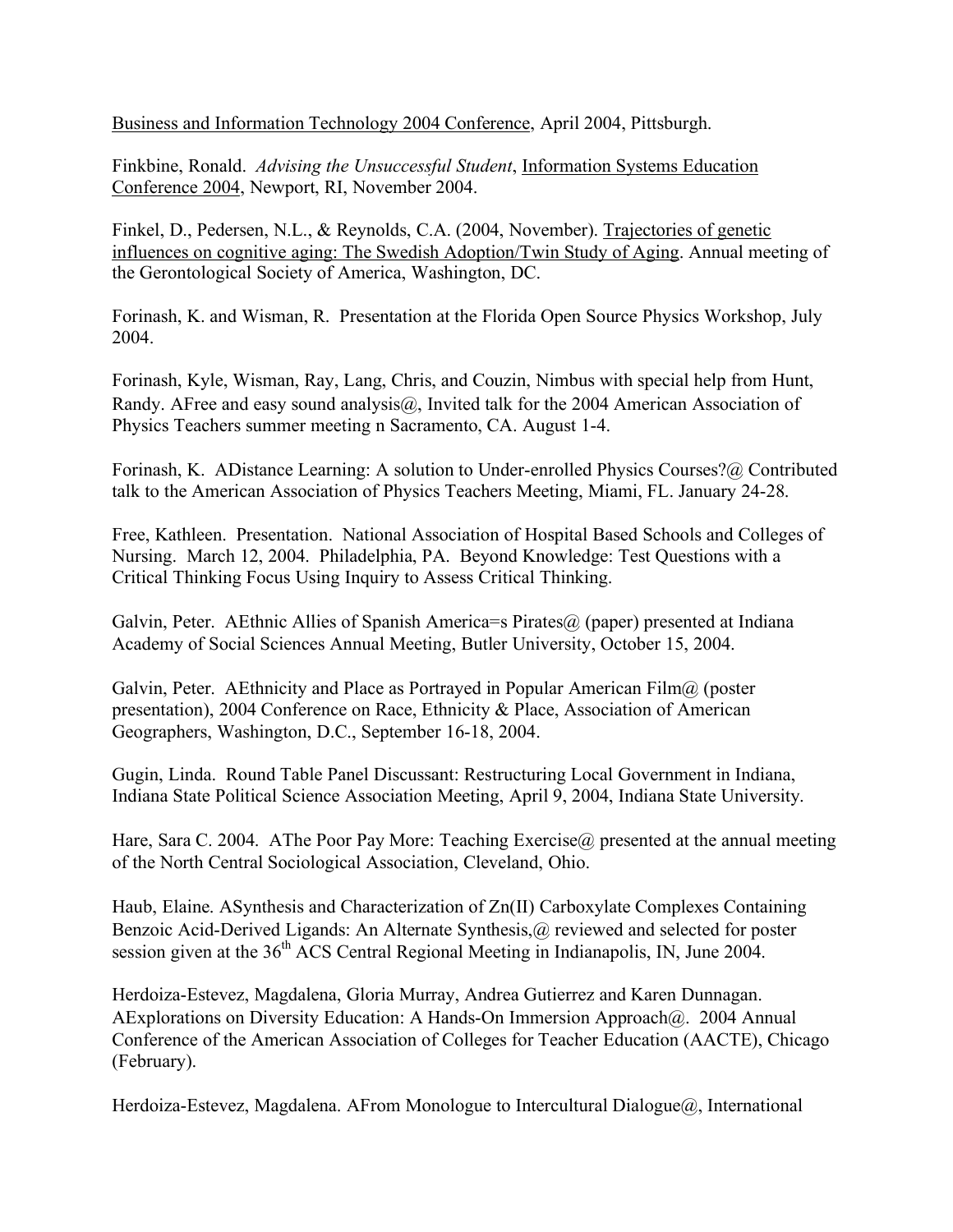Workshop for the Creation of the Afro-American Center for Diversity and Intercultural Dialogue. Esmeraldas, Ecuador (May).

Hess, Mickey. AMultimodal Composition Projects.@ *Thomas R. Watson Conference on Rhetoric & Composition*. University of Louisville, Kentucky. 8 Oct. 2004.

Hollenbeck, James. Paper presentation. *AUsing Technology to Enhance Linguistic and Cultural Diversity in the Classroom*<sup>@</sup>, Hoosier Association of Science Teachers 34<sup>th</sup> Annual Convention. Indianapolis, IN. February, 2004.

Hollenbeck, James. Plenary Paper Presentation. *ATechnology as a Tool to Enhance Learning in the Multilingual Science Classroom*@ Third International Conference of Language as a Means for Education, Research and Professional Development. Varna, Bulgaria, June 12, 2004.

Hollenbeck, James. Paper presentation, A*Constructing New Secondary Science Teachers= Success*@, National Science Teachers Association National Conference, Atlanta, GA. April, 2004.

Hollenbeck, James. Paper Presentation A*The Science of Art in an Integrated Study*@ National Science Teachers Association Northeast Regional Conference, Indianapolis, November, 2004.

Keefe, T.J. and Tipgos, M. Toward a Positive Governance Structure for Corporate America. Southeast Regional Meeting of the American Accounting Association, April 1-3, 2004, Lexington, KY.

Keefe, T.J. and Tipgos, M. A Positive Model for Corporate Governance. Mid-Atlantic Regional Meeting of the American Accounting Association, April 15-17, 2004, Arlington, VA.

Keefe, T.J. and Tipgos, M. A Comprehensive Structure of Corporate Governance in the 21<sup>st</sup> Century. Associations for Global Business, Annual Conference Dreams Cancun, Mexico, November 18-21, 2004.

King, Granville. Society for Advancement of Management (SAM) International Business Conference: Baltimore, MD: March 18-21, 2004. Paper Presented: *Image Restoration & Whistle Blowing: An Examination of Response Strategies to Allegations of Organizational Wrongdoing*.

Krishna, V. and Singhal, A. Communication Strategies to Illuminate the Truth and Myth of AIDS, 19<sup>th</sup> Annual International Conference in Literature, Visual Arts and/or Cinema, October 22-24, Atlanta, GA.

Krishna, V. and Alse, J. The History and Growth of the Indian Advertising Industry, 41<sup>st</sup> Annual Meeting of the Missouri Valley Economic Association, Oct. 14-16, Nashville, TN, 2004.

Lang, W.C. *Dilations of Hypergroups*, Analysis Seminar, Department of Mathematics, University of Louisville, April 7, 2004.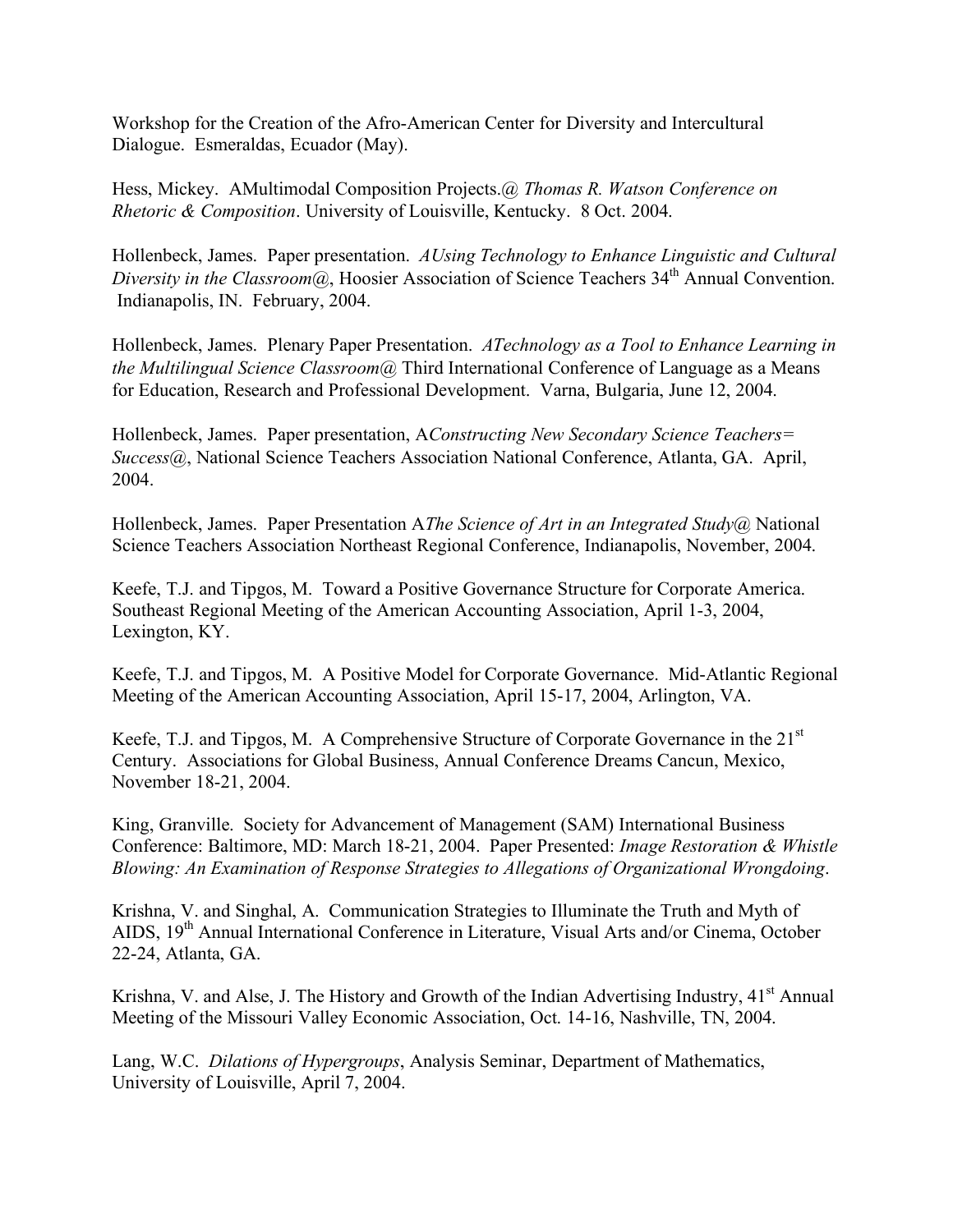McKay, Marian. American Society of Criminology Annual Conference. ABehind Bars: Health Concerns Among Females@ *Centering Pregnancy Classes for Inmates*. Nashville, TN. November 20, 2004.

McKay, Marian. American Society of Criminology Annual Conference. *AGirl Scouts Beyond Bars: A Collaboration Across Professions, Values & Experiences@* Nashville, TN. November 17, 2004.

McKay, Marian. Southern Indiana Sexual Assault Nurse Examiner/Sexual Assault Response Team Seminar. *Drug-Facilitated Sexual Assault*. April 2004.

Meredith, V. and C. Bjornson. Impact of Full-time versus Part-time Instructor Status on Retention and Subsequent Performance in Accounting Classes. Presented at Academy of Business Disciplines Annual Conference, Fall 2004.

Meredith, V. and S. French. The Role of Social Policies versus Work Equity Policies: A Cross Cultural Comparison of Women=s Entry Into Public Accounting. Presented at the Indiana Academy of Social Science (IASS) Annual Meeting, Fall 2004.

Morgan, R.K. 2004 FACET Associate Faculty Conference: Presented talk on Rethinking In-Class Time held October 15-16 in Indianapolis, IN.

Morganett, L. AThe Social Studies: What Is It All About Alfie?@ presented at the Indiana Council for the Social Studies annual conference on March 12, 2004, in Indianapolis, IN.

Morganett, L. ANCSS/Keizai Koho Fellowships to Japan,@ presented at the National Council for the Social Studies Great Lakes Regional Conference on March 23, 2004, in Madison, WI.

Morganett, L. AResearching Democracy and Diversity Online: Surfing the Social Studies,@ presented at the National Council for the Social Studies annual conference on November 19, 2004, in Baltimore, MD.

Morganett, L. AKey Ideas and Activities for Motivating Students in the Social Studies Classroom,@ presented at the National Council for the Social Studies Great Lakes Regional Conference on March 22, 2004, in Madison, WI.

Myers, Judith. Presentation - October 2004. AWomen Activists and the Birth Control Movement in Kentucky: 1933-1943: ACLU: Reproductive Freedom Project. Louisville, KY.

Myers, Judith. Presentation - April 2004. ARace, Gender and Class Inequality in the Discourses of Birth Control: 1933-1943" Women=s Studies Symposium, University of Kentucky, Lexington, KY.

Nunnelley, J.C. (2004). Powerful, Positive and Practical Practices: Behavior Guidance Strategies. 55<sup>th</sup> Annual Conference of the Southern Early Childhood Association. Daytona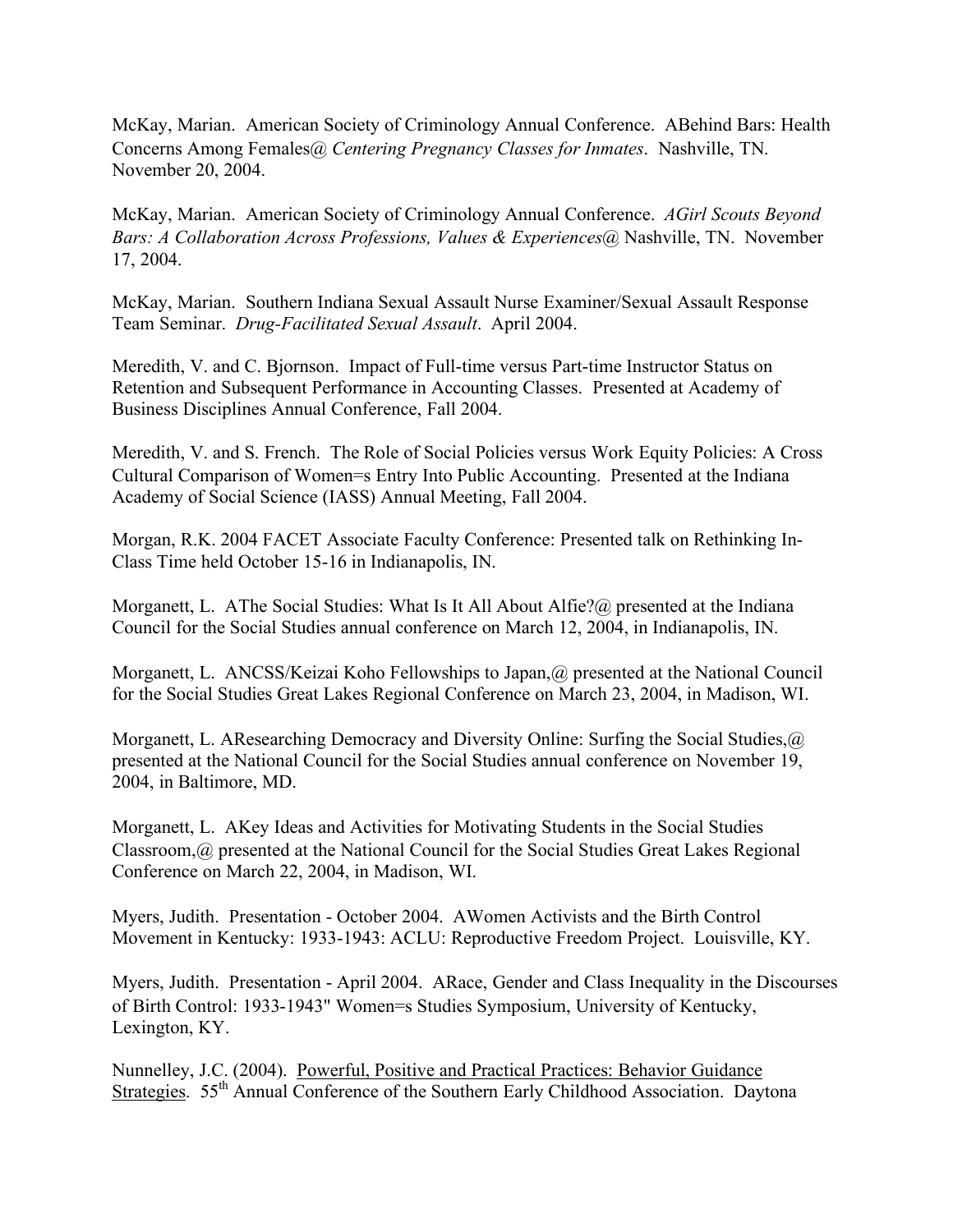Beach, FL.

Nunnelley, J.C. (2004). Powerful Practical Pedagoy: Excellence in Teaching through Brain-Compatible Strategies. Edward C. Moore Symposium. IUPUI University. Indianapolis, IN.

Nunnelley, J.C. (2004). Brain Basics for Adults: Applying the Brain Research to our Personal and Professional Lives FACET Retreat, Bloomington, IN.

Nunnelley, J.C. & Smith, B. (2004). Powerful, Practical Practices for Primary: Affirming and Implementing the Best of the Brain Research Within the Curriculum for Primary. Indiana Early Childhood Conference. Indianapolis, IN.

Nunnelley, J.C. (2004). Brain Basics for Children: Powerful, Practical Practices. Kentucky Association on Early Childhood Education/Kentucky Head Start Association Annual Conference. Lexington, KY.

Otu, Emmanuel. Thermochemistry of the extraction of bismuth (III) with di-(2-ethylhexyl) phosphoric acid, *Argonne National Laboratory Chemistry Division Seminar,* August 13, 2004.

Otu, Emmanuel and Huff, Melanie M. Extraction of lead, copper, cadmium, cobalt and nickel with mono-2-ethylhexyl phosphoric *acid.18th National Conference on Undergraduate Research, Indianapolis*, April 15-17, 2004.

Pinkston, Gary. *Improving Assessment Thorough the Applciation of Rubric and PDA Technology*, Summer Leadership Forum, TAG Presentation, IUPUI, June 2003.

Pinkston, Gary. *Teacher Education Without the Wires*, IU/SBC Leadership Forum, May 2004.

Pinkston, G., Ridout, S. & Riehl, J. (2004). The Practical Practicum PDA. Society for Information Technology and Teacher Education: 15<sup>th</sup> International Conference, Atlanta, GA.

Pinkston, Gary. PDA=s as PAD=s (Point of Assessment Devices) Tutorial Workshop held at the AACE SITE convention in Atlanta, GA, March 24-30, 2004.

Pittman, Paul, and Don Kalmey. AUsing the *Critical Chain* to Manage IT Projects@, conference proceedings and presentation at the Academy of Business Disciples (ABD) Sixth Annual Conference, November 2004.

Pittman, Paul. AImportant Factors in the Outsourcing Decision@, invited presentation and educational workshop on behalf of the Scott County Economic Development Commission for this two hour workshop developed to educate executives and business owners, funded by a U.S. Department of Agriculture grant, December 3, 2004.

Pittman, Paul. ADecisions Managers Can Make that Generate Profits@, invited presentation and educational workshop on behalf of the Scott County Economic Development Commission for this two hour workshop developed to educate executives and business owners, funded by a U.S.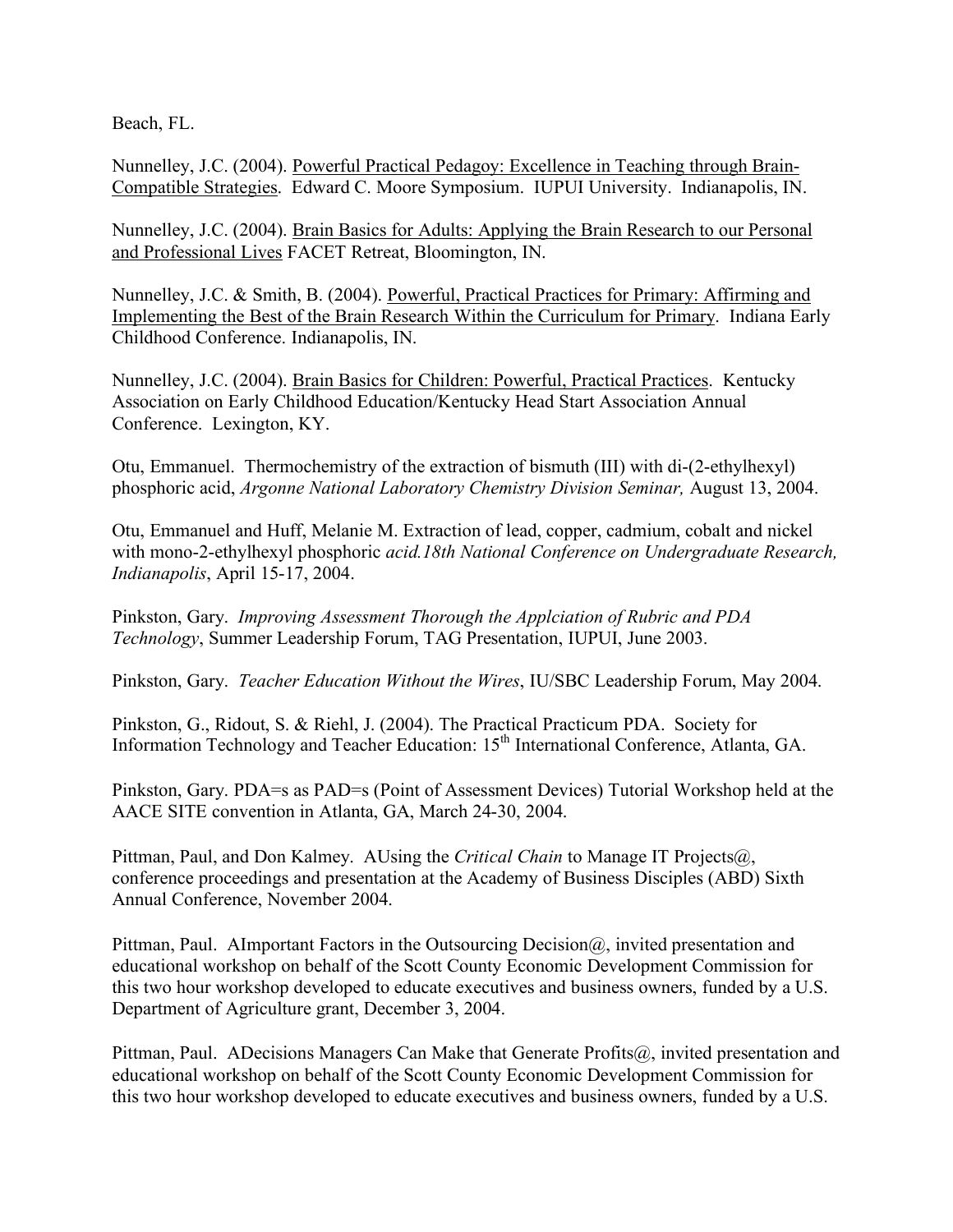Department of Agriculture grant, November 18. 2004.

Rajah, TT, Allen, NM, Kast, AE. Organochlorinated pesticides: Cell Survival of Chines Hamster Ovary Cells. National Conference of Undergraduate Research, IUPUI, Indianapolis, May 2004.

Rajah, TT, Allen, NM, Kast, AE, Pento, JT, Organochlorinated Pesticides: Biphasic Nature of Cell Survival in Chinese Hamster Ovary Cells. American Society for Cell Biology,  $44<sup>th</sup>$  Annual Meeting, Washington DC, Dec. 2004, Molecular Biology of the Cell, Abstr. Nbr. L46, Nov. 2004.

Rakich, J. ASuggestions for Successful Publishing, A presentation and *proceedings of the Academy of Business Disciplines*, Ft. Myers Beach, FL (November 2004).

Reid, Jacquelyn. Centering Pregnancy Classes for Inmates. 2004 American Society of Criminology Annual Conference. Nashville, TN. Paper presentation November 20, 2004.

Shea, C. & Babione, C. (2004). *Out of Field but Not in Left-Field Mentoring*. Paper presented at the Association of Teacher Educators Annual Meeting, Dallas, TX.

Shen, Yu. Association for Asian Studies, Annual Meeting, 1/9-1/11, Washington, DC. Presented: ADai Li-Miles Collaboration and Its Implications for U.S.-China Relations: Wartime and Beyond@ in the panel of AThe Shaping of U.S.-China Relations from Perspectives of Miles, Hurley, and Turner: Controversial People with Controversial Legacies.@

Shi, Dylan. 2004 International Conference on the Future of Statistical Theory, Practice and Education at Peking University in Beijing in May 17-19, 2004. Presented the paper entitled *On Selecting from Poisson Population*.

Shi, Dylan. 2004 National Summer School of Graduate Studies in Applied Probability and Statistics at Peking University in Beijing in May, 2004. Gave a six-hour lecture entitled *Applications of Markov Processes in Selecting the Most Reliable Components.*

Sloss, G. Sam. November 2004. AWhy Applied Sociology Needs Darwin@ presented at theory session at the 2004 Annual Meetings of the *Society for Applied Sociology*.

Sung, Chang Oan, Rex E. Gantenbein, Jung Yeop Kim. AFault-Tolerance Implementation on P2P Data Mining, @ 19<sup>th</sup> Int. Conf. On Computers and Their Applications (March 2004). Sung, Chang Oan, Charlie Y. Shim, Jung Y. Kim and Jinoo Park. AA Methodology for Developing and Adjustable Security Design Metric by Mapping Software Testing into Security Testing, @ 19<sup>th</sup> ISCA Int. Conf. On Computers and Their Applications (March 2004).

Taylor, D.W. International Organization of Paleobotany Conference, Bariloche, Argentina. New Data from Early Cretaceous plants with attached inflorescences and flowers: Implications for the evolution of floral developmental patterns. VII Intern. Organ. Of Paleobotany Conf. Abstracts, pgs. 121-122.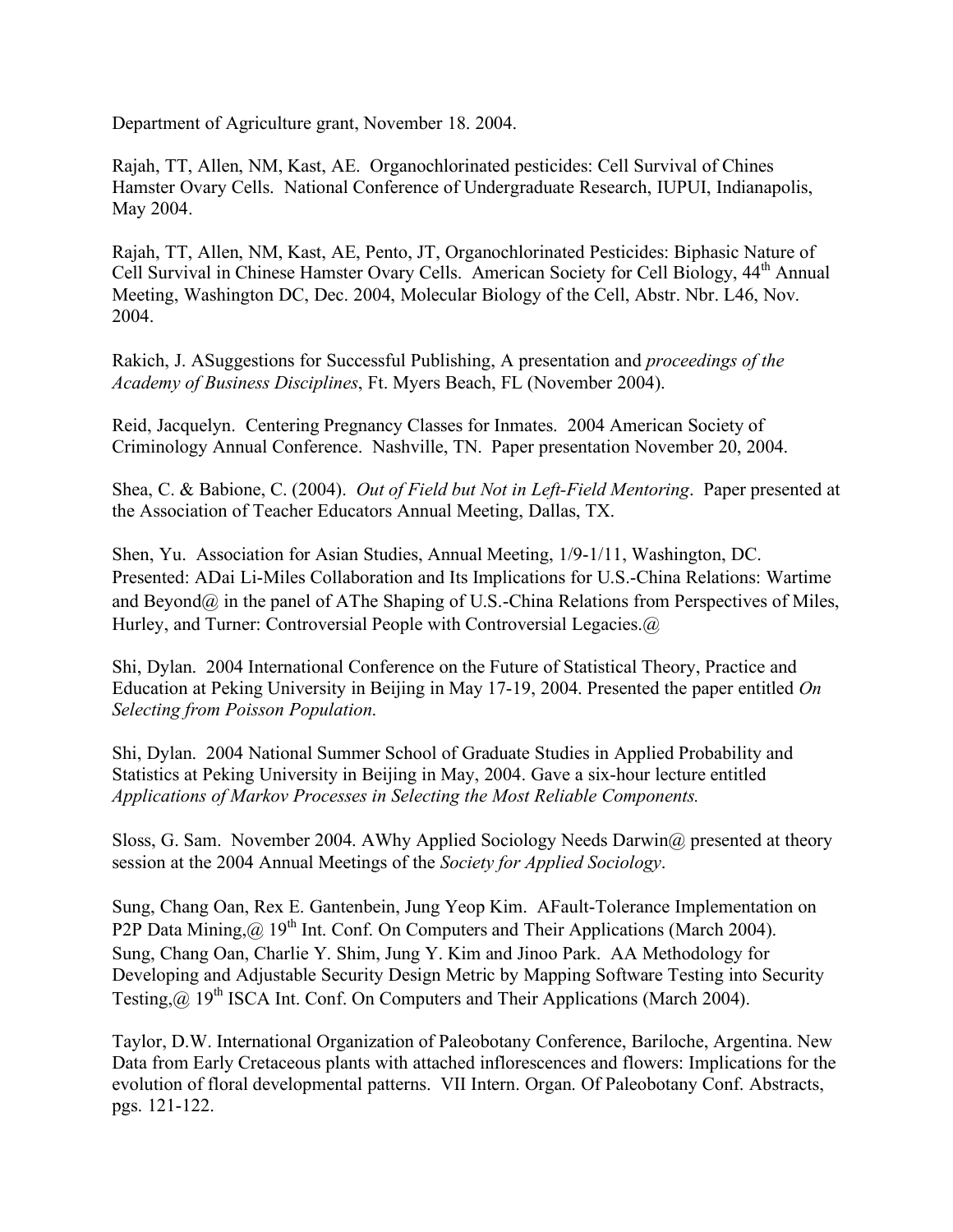Treves, D.S. 2004. AKey forces driving microbial diversity in the environment: Studies from soil and sugar water@, Invited seminar, Department of Biology, University of Louisville, 2/20/04.

Treves, D.S. 2004. Influence of >100 years of tannery activity on a wetland community: A service-learning project for undergraduate microbiologists. Poster at the  $13<sup>th</sup>$  Annual ASMCUE conference. New Orleans, LA.

Wadsworth, Frank, Eldon Little, and David Strupeck. ADo Business Periodicals Enhance Student Learning in the Classroom: An Exploratory Investigation,@ *American Society of Business and Behavioral Sciences Conference*, February 2004, Las Vegas, NV.

Weger, H., Jr. (2004). *A single assignment for assessing multiple levels of Bloom=s taxonomy*. Paper presented at the annual meeting of the National Communication Association, Chicago, IL.

Weger, H., Jr. (2004). The role of disconfirming communication in self-verification and relationship satisfaction among romantically involved couples. Paper presented at the annual meeting of the National Communication Association, Chicago, IL.

Wheat, Jerry. AMexico: The NAFTA Scorecard,@ Invited Presentation at The College of Business Management=s Annual International Business Conference, Northeastern Illinois University, March 3, 2004.

Wheat, Jerry and Brenda Swartz and Sergiy Kubatov. ACorruption Perceptions in Ukraine: A Deterrent to Economic Development,@ Paper Presented **at the Academy of Business Disciplines**, November 2004, Ft. Myers, FL.

Wille, D. (April, 2004). Effects of Educational Support on Attitudes and Performance in Introductory Psychology, Paper presented at the College Teachers of Undergraduate Psychology Poster Session, Midwest Psychological Association Annual Meeting, Chicago, IL.

Wille, D. (May, 2004). The Many Different Faces of Parental Sensitivity: The Attachment Security Link, Paper presented at the biennial meeting of the International Society for Infant Studies, Chicago, IL

Wille, D. and Mahinur, M. (October, 2004). Culture and Emotional Expression. Paper presented at the annual meeting of the Indiana Academy of Social Sciences, Indianapolis, IN. Wong, Alan, Jay White, and Bernie Carducci. Academy of Business Disciplines, Fort Myers Beach, FL, *The Disposition Effect*, November 11-13, 2004.

Zorn, Christa. ACosmopolitan Intellectuals: G.B. Shaw and Vernon Lee,@ International G.B. Shaw Conference in Sarrasota, March 17-21, 2004.

### **PERFORMANCES & CREATIVE WORKS**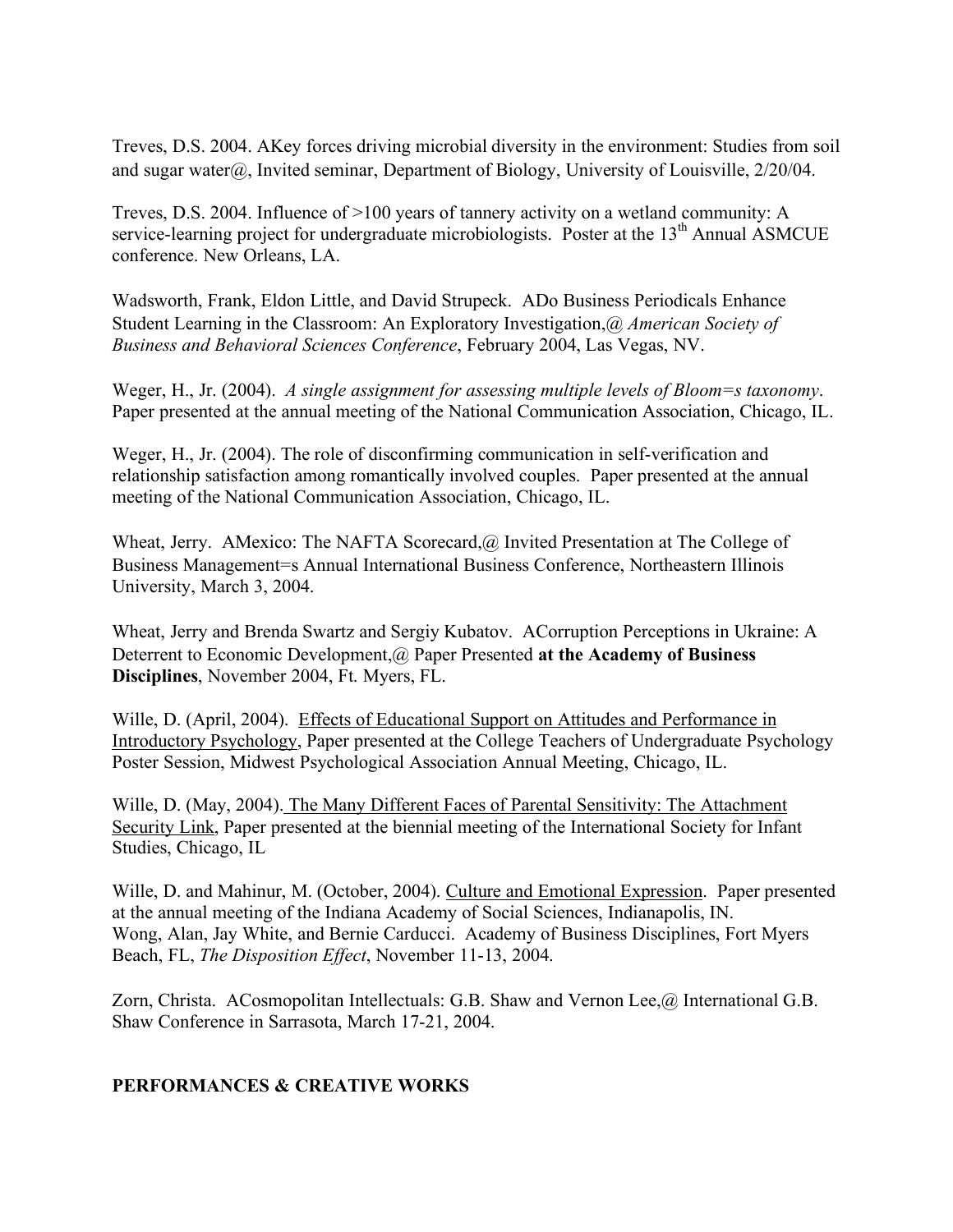Allman, Ronald. Logo Design. Today=s Woman Most Admired Woman, June 2004.

Allman, Ronald. Logo Design. IUS School of Education Logo, IUS School of Education logo competition, Spring 2004.

Allman, Ronald. Logo Design. Business Careers in Entertainment Club, Bloomington, Indiana, Adopted Fall 2004.

Allman, Ronald. Magazine Cover Design. Today=s Woman Magazine, June 2004.

Allman, Ronald. Logo Design. IUS International Festival Logo, IUS International Festival Logo Competition, Spring 2004.

Clem, Debra. IU Southeast Faculty Exhibition. Ron L. Barr Gallery, IU Southeast, August 27- September 30, 2004.

Clem, Debra. PYRO at Actors Theater, (gallery members), Actor=s Theatre, Louisville, Kentucky.

Clem, Debra. Emergence, (group exhibition), PYRO Gallery, Louisville, Kentucky.

Clem, Debra. 52nd Mid-States Art Exhibition, (juried), Evansville Museum of Art, History, and Science, Evansville, Indiana, (Awarded the Dorothea Schlechte Merit Award.

Clem, Debra. National Affiliates Exhibition, (gallery members), Soho20 Gallery, New York, NY, June 22-July 17, 2004.

Goldstein, Joanna. Summer Pops Concert, IUS Orchestra (conducting), June 20, 2004, IUS Concert Hall.

Goldstein, Joanna. Commonwealth Brass Band outdoor concerts in New Albany, Ashland, KY, Smithberry Winery, KY, Louisville, KY, throughout June and August, 2004 (cornet).

Goldstein, Joanna. Cornet recital, students of Jerome Amend (cornet), June 3, 2004, IUS Recital Hall.

Goldstein, Joanna. Kentucky Center Chamber Players (piano), Oct. 10, 2004, IUS Concert Hall - Reviewed.

Goldstein, Joanna. Chamber Music Performance with Louisville String Quartet (piano), October 21, 2004, Loretto, KY.

Goldstein, Joanna. Chamber Music Performance with Louisville Spring Quartet (piano), Oct. 25, 2004, U of L Concert Hall.

Goldstein, Joanna. Gershwin Piano Concerto with Commonwealth Brass Band (piano, and the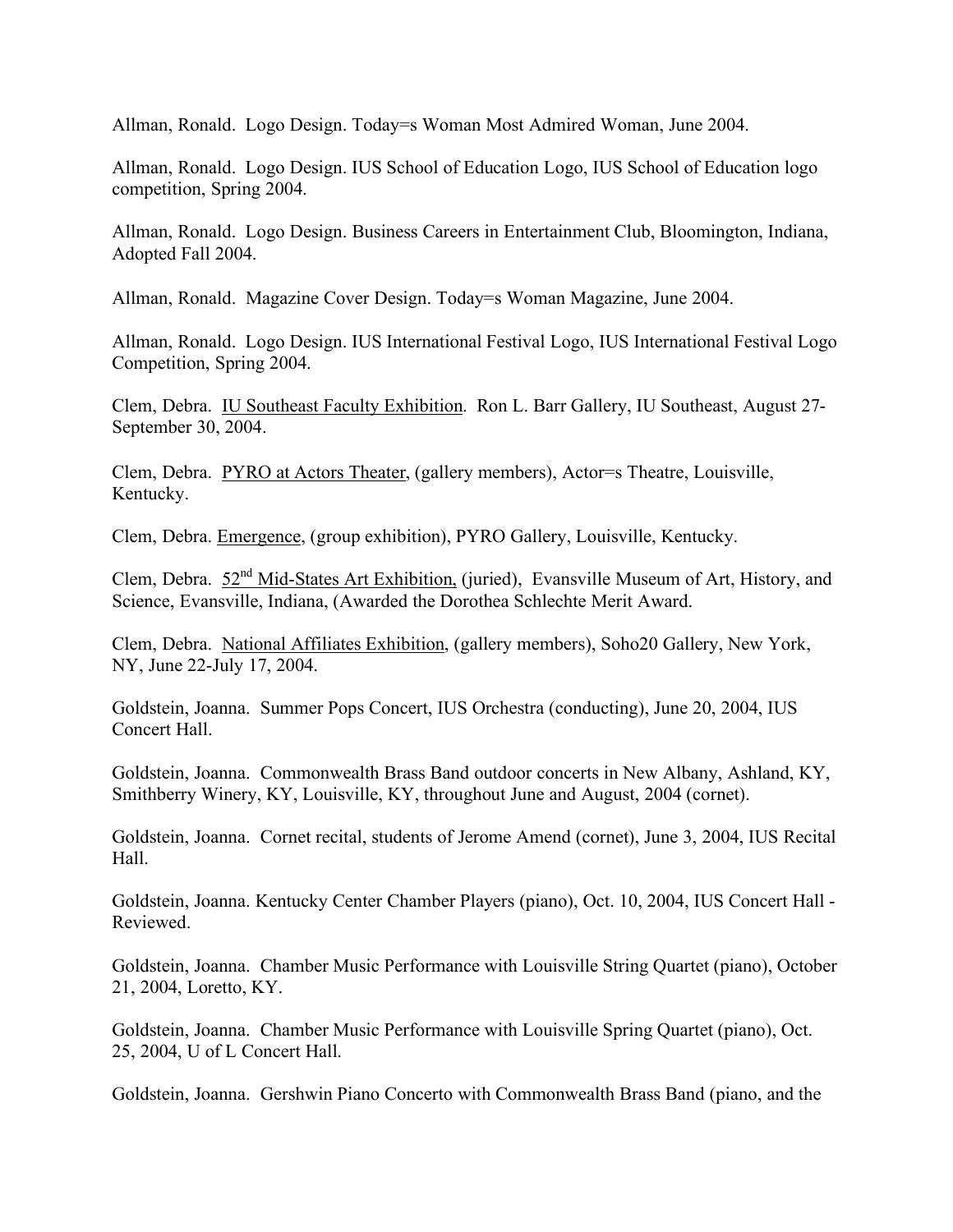rest of the concert with cornet), Nov. 7, 2004, IUS Concert Hall.

Goldstein, Joanna. Rachmaninoff  $2<sup>nd</sup>$  Concerto with IUS Orchestra (piano, and rest of concert as conductor), Nov. 21, 2004, IUS Concert Hall.

Goldstein, Joanna. Holiday Gala Concert (IUS Orchestra, Conductor), Dec. 10-11, 2004, IUS Concert Hall.

Goldstein, Joanna. Steinways Alive, Piano Faculty performance of 2 piano repertoire (piano), March 7, 2004, IUS Concert Hall.

Goldstein, Joanna. Winter Pops Concert, IUS Orchestra (conducting), Feb. 8, 2004, IUS Concert Hall.

Goldstein, Joanna. IUS Orchestra (conducting), April 25, 2004, IUS Concert Hall.

Goldstein, Joanna. Commonwealth Brass Band St. George=s Day Concert (cornet), April 24, 2004, IUS Concert Hall.

Goldstein, Joanna. Recital of Cabaret Songs with Melinda Cumberledge, soprano (piano), April 2, 2004, IUS Concert Hall.

Guenther, John. **American Ceramic Society Exhibit: A National Ceramic Art Invitational**, Indianapolis, Convention Center, Indianapolis, IN, April 2004.

Guenther, John. **IUS Fine Arts Faculty Art Show**, Ronald L. Barr Gallery, IUS, August-September, 2004.

Guenther, John. **From Hoosier Hands: A Biennial Invitational Exhibition Featuring Contemporary Indiana Potters and Ceramicists**, Richmond Art Museum, Richmond, IN, August-October, 2004.

Guenther, John. **AMACO/BRENT 2004 NCECA National Invitational: Glaze Storm Show**.

Guenther, John. **Pleasures of the Table - an NCECA National Invitational Exhibit**.

Guenther, John. **Past and Present: Ceramics by Indiana University Bloomington Alumni**.

Guenther, John. **Tea Bowl Exhibit 2004: A National Invitational**.

Guenther, John. **Indiana Artist-Craftsman, Inc. Exhibit** (current members only).

Hess, Mickey. Invited Literary Performance. Shaman Drum Booksellers, Ann Arbor, MI. 8 Aug. 2004.

Hess, Mickey. Invited Literary Performance. Boxcar Books, Bloomington, IN. 13 Aug. 2004.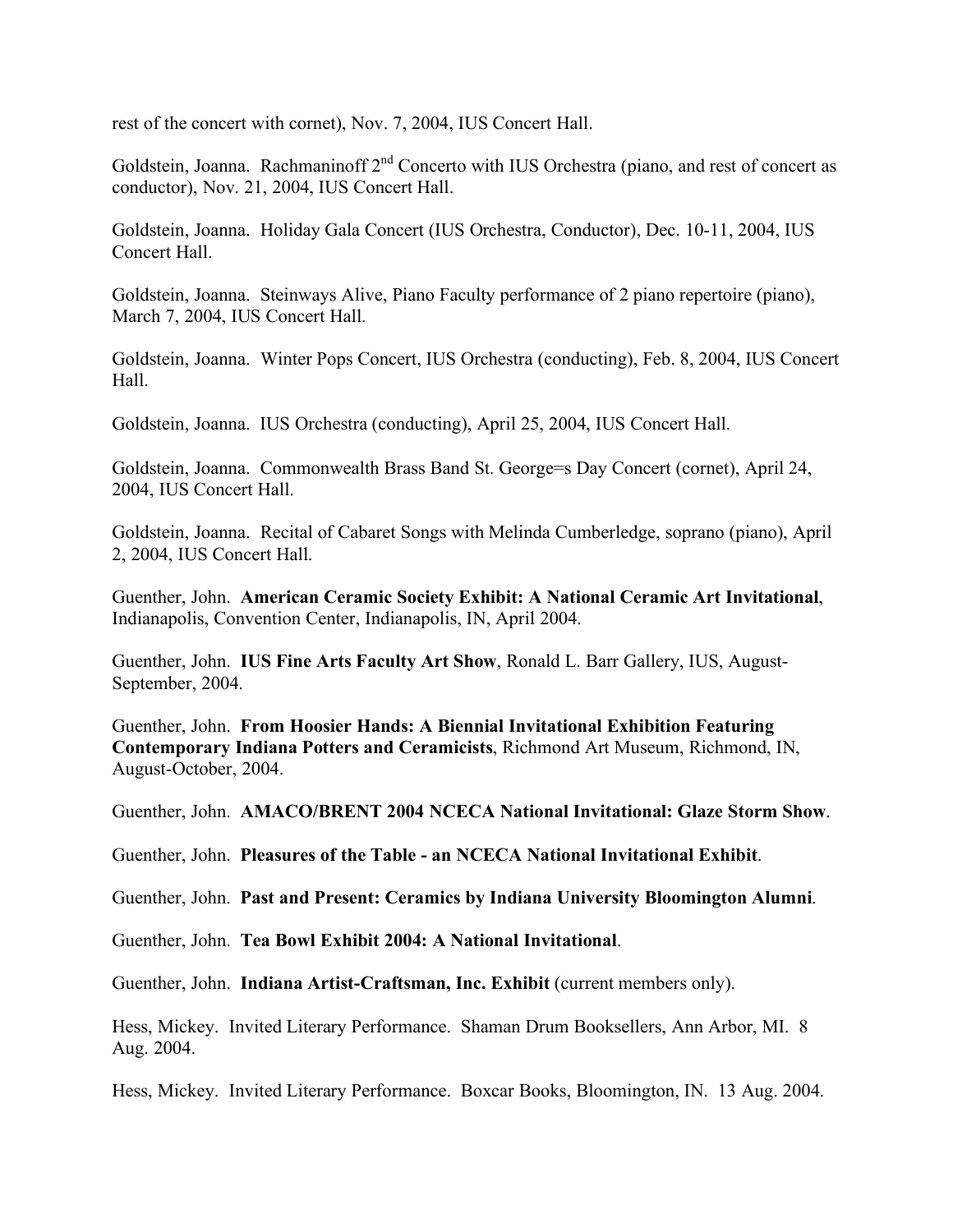Jones, Brian. **Invitational Print Exhibition**, USM Museum of Art, University of Southern Mississippi, Hattiesburg, MS.

Jones, Brian. **September 11 Memorial Portfolio**, Vancouver School of Arts and Academics, Washington. (This exhibition continued to travel during 2004 to Toronto, Ontario; Quincy, Illinois; and Gainesville, FL.)

Jones, Brian. **Group Exhibition**. Galerie Hertz, Louisville, KY.

Jones, Brian. **IUS Faculty Exhibition**. Ronal Barr Memorial Gallery, Indiana University Southeast, new Albany, IN.

Jones, Brian. **The Big Spoon**, Collaborative Relief Print, University of Nebraska, Lincoln.

Jones, Brian. **MAPC Exchange Print Exhibition**, University of Nebraska, Lincoln.

Jones, Brian. **Free Speech Zone Portfolio**, University of Alaska, Anchorage, AL; University of Wisconsin, Oshkosh, WI; University of North Dakota, Eugene Meyers Gallery, Grand Forks, ND; University of Nebraska, Lincoln, NE; Indiana University Southeast.

Jones, Brian. **Invitational Print Exhibition**, The Second Floor Gallery, Department of Art and Art History, University of Texas at Austin, TX.

Jones, Brian. **Invitational Print Exhibition**, The Harry Wood Gallery, Arizona State University, Tempe, AZ.

Jones, Brian. **Invitational Print Exhibition**, McComas Art Gallery, Mississippi State University, Miss. State, MS.

Jones, Brian. **Invitational Print Exhibition**, University of Tennessee, Knoxville, TN.

Jones, Brian. **Invitational Print Exhibition**, Lauren Rogers Museum of Art, Laurel, MS.

Stem, Erich. October 2004, *Phi Kappa Phi=s* (Honor Society) AMember Milestones@, Performance of *Escape*, for orchestra by the Richmond Symphony.

Stem, Erich. October 2004, *After Rain* programmed for performance by the Aura New Music Ensemble as part of the 2005 SCI Region VI Conference at the University of Texas at San Antonio.

Stem, Erich. December 2004, Selected by the Aurelia Saxophone Quartet (Holland) to compose a work for a CD release in April 2005 (will be released internationally).

Stem, Erich. August 2004, WCVE 88.9 FM, Radio broadcast of *Escape*, for orchestra (Richmond Symphony) as part of the Whitlow Richmond Symphony Concert Series. The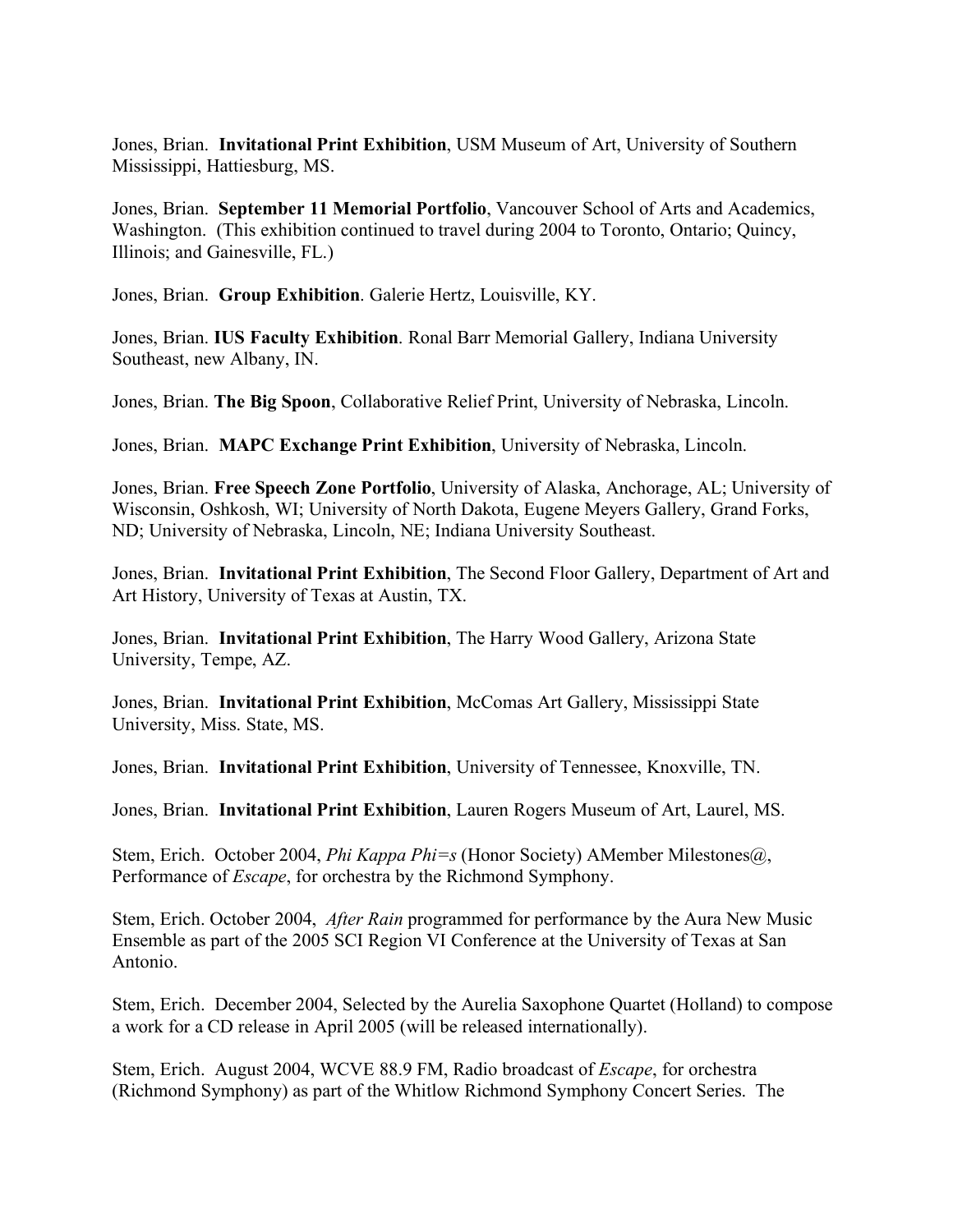broadcast also featured an interview with Stem and host, Bobbie Barajas.

Whitesell, Marilyn. Regional Invitational Group Show Exhibition, *IUS Fine Arts Faculty Show*, Ronald L. Barr Gallery, IU Southeast, New Albany, IN .

Whitesell, Marilyn. International Invitational Group Show Exhibition, *Encompass-American and Irish Art Exhibit*, Ardgillian Castle, Dublin, Ireland.

Whitesell, Marilyn. International Invitational Group Show Exhibition, *The Other Place - American and Irish Art Exhibit*, Belfast, Ireland.

Whitesell, Marilyn. Regional Invitational Group Show Exhibition, *4 Artists*, PYRO Gallery, Louisville, KY.

Whitesell, Marilyn. Regional Invitational Group Show Exhibition, *Emergence*, PYRO Gallery, Louisville, KY.

Whitesell, Marilyn. Regional Invitational Group Show Exhibition, *Natural Selection*, Nazareth Arts Gallery, Nazareth, KY.

Whitesell, Marilyn. National Invitational Group Show Exhibition, *Digital Media Exhibition*, New Harmony Gallery, New Harmony, IN.

Whitesell, Marilyn. National Invitational Group Show Exhibition, *Art Show 2004*, Mary Anderson Biennial, Carnegie Center for Art and History, New Albany, IN.

Whitesell, Marilyn. Regional Invitational Group Show Exhibition, *PRYO Artists*, Actors Theater, Louisville, KY.

## **PROCEEDINGS, PAPERS, & PUBLISHED ABSTRACTS**

Finkel, D., Reynolds, C.A., & Pedersen, N.L. (2004, June). Surprising lack of sex differences in cognitive decline [abstract]. Behavior Genetics, 34, 637-638.

Hollenbeck, James. Technology as a Tool to Enhance Learning in the Multilingual Science Classroom. Proceedings of the International Third International Conference on Languages as a Means for Education, Research and Professional Development, 10-12 June 2004, Varna, Bulgaria.

King, Granville. AImage Restoration and Whistle-Blowing: An Examination of Response Strategies to Allegations of Organizational Wrongdoing@ *In Proceedings from the Society for Advancement of Management (SAM) International Conference*, March 2004: (pp. 71-78).

Wheat, Jerry and Brenda Swartz and Sergiy Kubatov. ACorruption Perceptions in Ukraine: A Deterrent to Economic Development,@ in **Proceedings of the Academy of Business**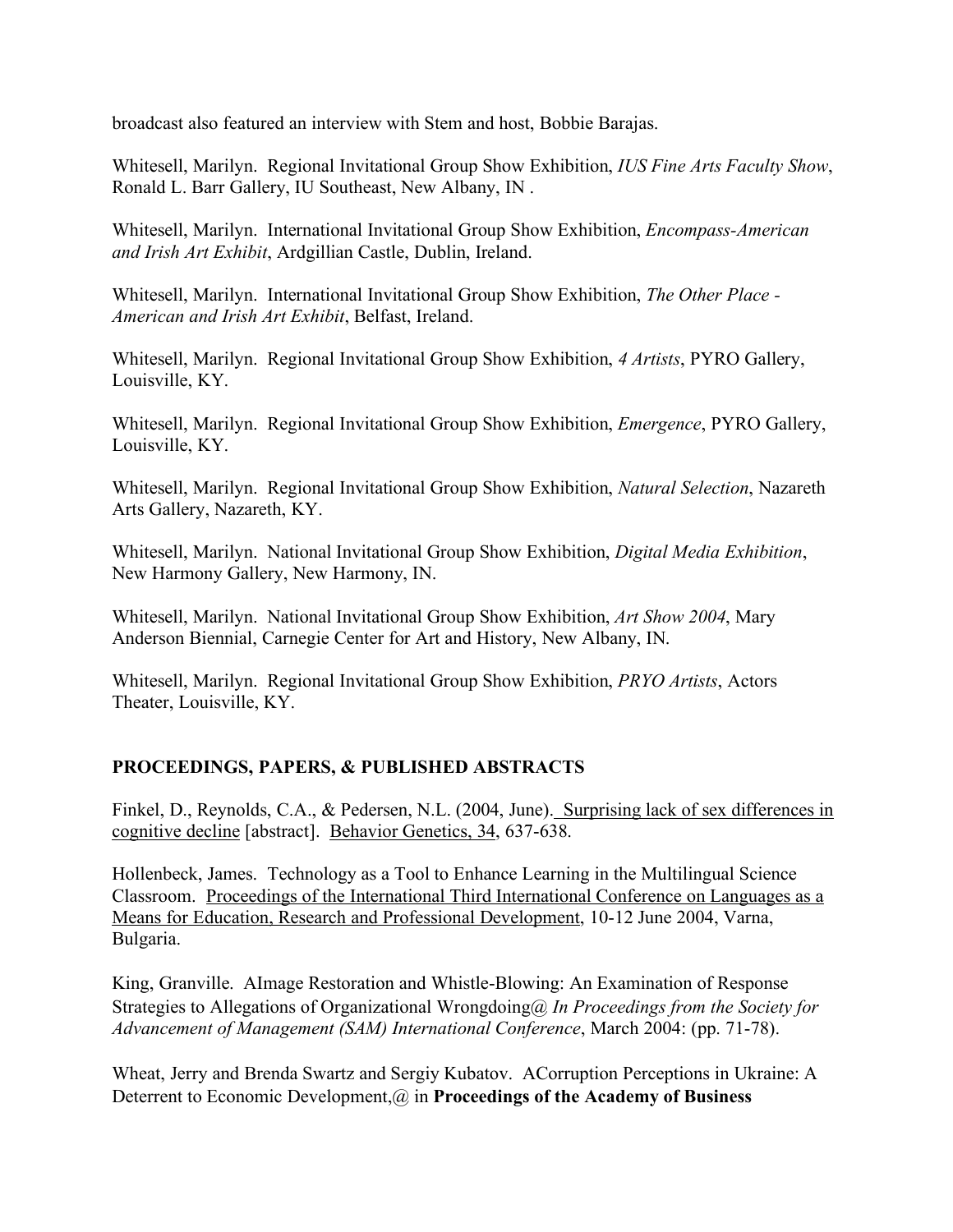**Disciplines**, November 2004, Ft. Myers, FL.

#### **REVIEWS**

Abshire, Jean. ABoundaries and Place: European Borderlands in Geographical Context, David Kapland and Jouni Hakli, Editors. (a) (2004) International Politics, 41 (2): 277-278. Solicited Book Review.

Baker, Crump. Review of the paper AOn sightly semicontinuous functions  $\omega$  for the *International Journal of Mathematics and Mathematical Sciences*.

Christiansen, Linda. Wall Street Journal Weekly Review, Retailer Trade Group Sues to Stop Limits on China Garment Imports, 12/10/2004.

Christiansen, Linda. Wall Street Journal Weekly Review, ABB Fails to Get Court Approval for Asbestos Plan, 12/10/2004.

Christiansen, Linda. Wall Street Journal Weekly Review, Airlines= Pension Maneuvers Raise Questions About the Law, 9/17/2004.

Christiansen, Linda. Wall Street Journal Weekly Review, As Background Checks Proliferate, Ex-Cons Face a Lock on Jobs, 9/3/2004.

Christiansen, Linda. Wall Street Journal Weekly Review, As Malpractice Caps Spread, Lawyers Turn Away Some Cases: Limits on Awards for Suffering Create New Impediments; Insurers Defend Changes, 10/15/2004.

Christiansen, Linda. Wall Street Journal Weekly Review, Attempt to Track Malpractice Cases is Often Thwarted, 9/3/2004.

Christiansen, Linda. Wall Street Journal Weekly Review, Banks, Customers Adapt to Paperless Check Processing, 11/5/2004.

Christiansen, Linda. Wall Street Journal Weekly Review, Cecil McBee Makes a Name for Himself in Japan - and Sues: Jazz Musician Toured Tokyo, Then Discovered that He is Now a Chain of Stores, 10/8/2004.

Christiansen, Linda. Wall Street Journal Weekly Review, Changed U.S. Rules for Overtime Pay Roil the Workplace, 9/10/2004.

Christiansen, Linda. Wall Street Journal Weekly Review, Cities Use Eminent Domain to Clear Lots for Big-Box Stores, 12/10/2004.

Christiansen, Linda. Wall Street Journal Weekly Review, Companies Sue Union Retirees to Cut Promised Health Benefits: Firms Claim Right to Change Coverages, Attempt to Pick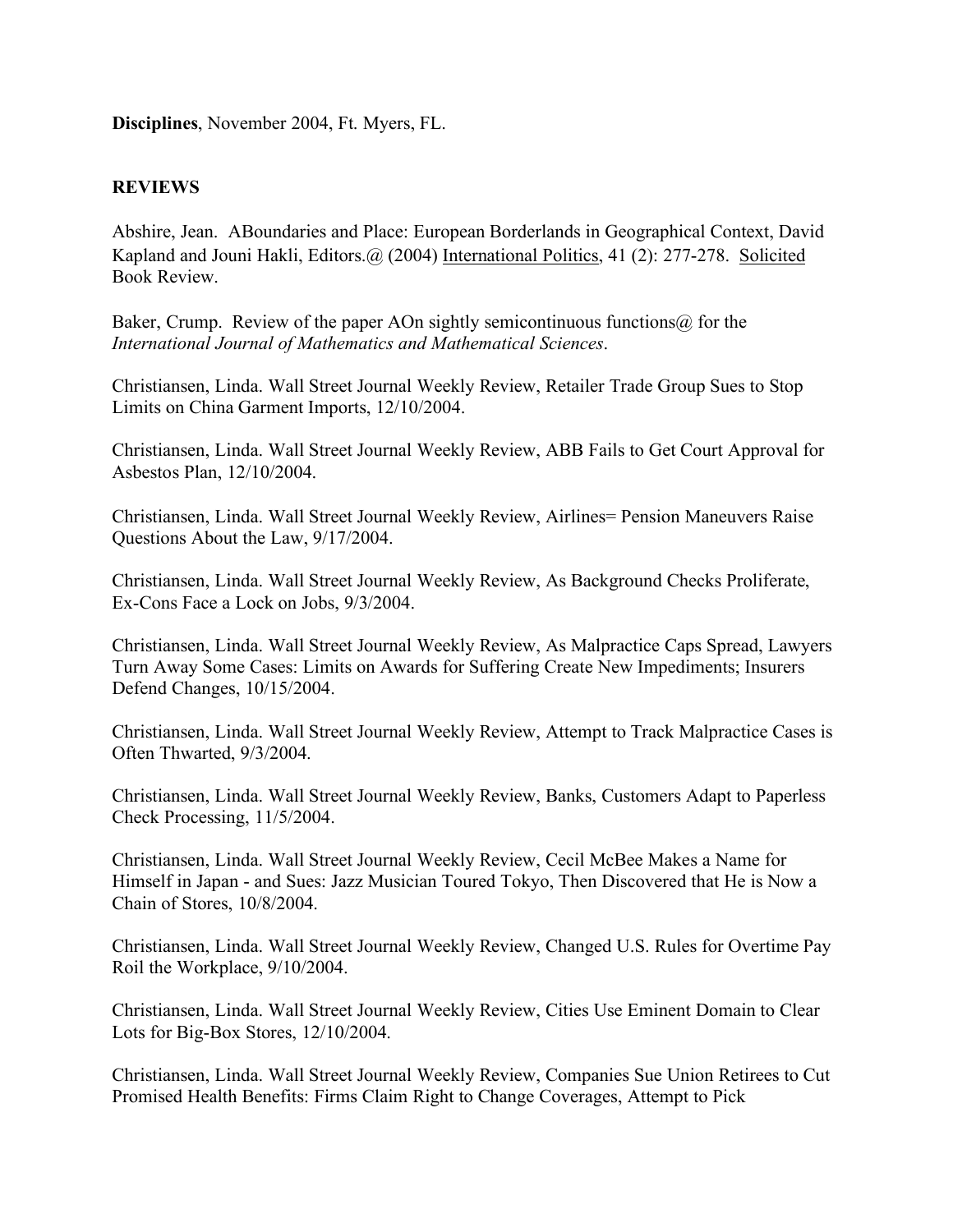Sympathetic Jurisdictions The Process Server Pays a Call, 11/12/2004.

Christiansen, Linda. Wall Street Journal Weekly Review, Corrupt Practices Screening Influences Takeover Proposals, 12/10/2004.

Christiansen, Linda. Wall Street Journal Weekly Review, Court Says Oracle Can Pursue Bid for PeopleSoft in Antitrust Ruling, 9/17/2004.

Christiansen, Linda. Wall Street Journal Weekly Review, Deloitte Faces \$2 Billion Claim Over Audits of Reinsurance Firm, 11/19/2004.

Christiansen, Linda. Wall Street Journal Weekly Review, Did FDA Staff Minimize Vioxx=s Red Flags?, 11/12/2004.

Christiansen, Linda. Wall Street Journal Weekly Review, E-mails Suggest Merck Knew Vioxx=s Dangers at Early Stage: As Heart-Risk Evidence Rose, Officials Played Hardball; Internal Message: >Dodge!=; Company Says >Out of Context=, 11/5/2004.

Christiansen, Linda. Wall Street Journal Weekly Review, Eminent Domain to Get a Review, 10/8/2004.

Christiansen, Linda. Wall Street Journal Weekly Review, Enron Trial Highlights Issue of Pleas Bargains: Government Pact with Ex-Official, 10/15/2004.

Christiansen, Linda. Wall Street Journal Weekly Review, Former Smith Barney Broker Awarded\$572,791 in Bias Case: In Arbitration Hearing, Woman Argued Others Got More Pay and Opportunity, 10/22/04.

Christiansen, Linda. Wall Street Journal Weekly Review, Getting Your Bordeaux to Go: New Laws Let Diners Take Leftover Wine Home; Stashing the Bag in the Trunk, 10/1/2004.

Christiansen, Linda. Wall Street Journal Weekly Review, Green Light for Grokster: Federal Appeals Court Rules File-Sharing Program Makers Aren=t Violating Copyrights, 8/27/2004.

Christiansen, Linda. Wall Street Journal Weekly Review, IBM Sets Accord on Pension Plan for \$300 Million, 10/8/2004.

Christiansen, Linda. Wall Street Journal Weekly Review, In California, Santa=s Goods Face Port Delays, 10/22/2004.

Christiansen, Linda. Wall Street Journal Weekly Review, In Oklahoma, a Ban on Guns Pits State Against Big Firms: Weyerhaeuser Fired Workers Who Had Weapons in Cars, And Legal Dispute Unfolds, 12/3/2004.

Christiansen, Linda. Wall Street Journal Weekly Review, Japan Lawyers See Seismic Shift: Influx of British, U.S. Firms Jockey For Position Ahead of New Rules, 9/24/2004.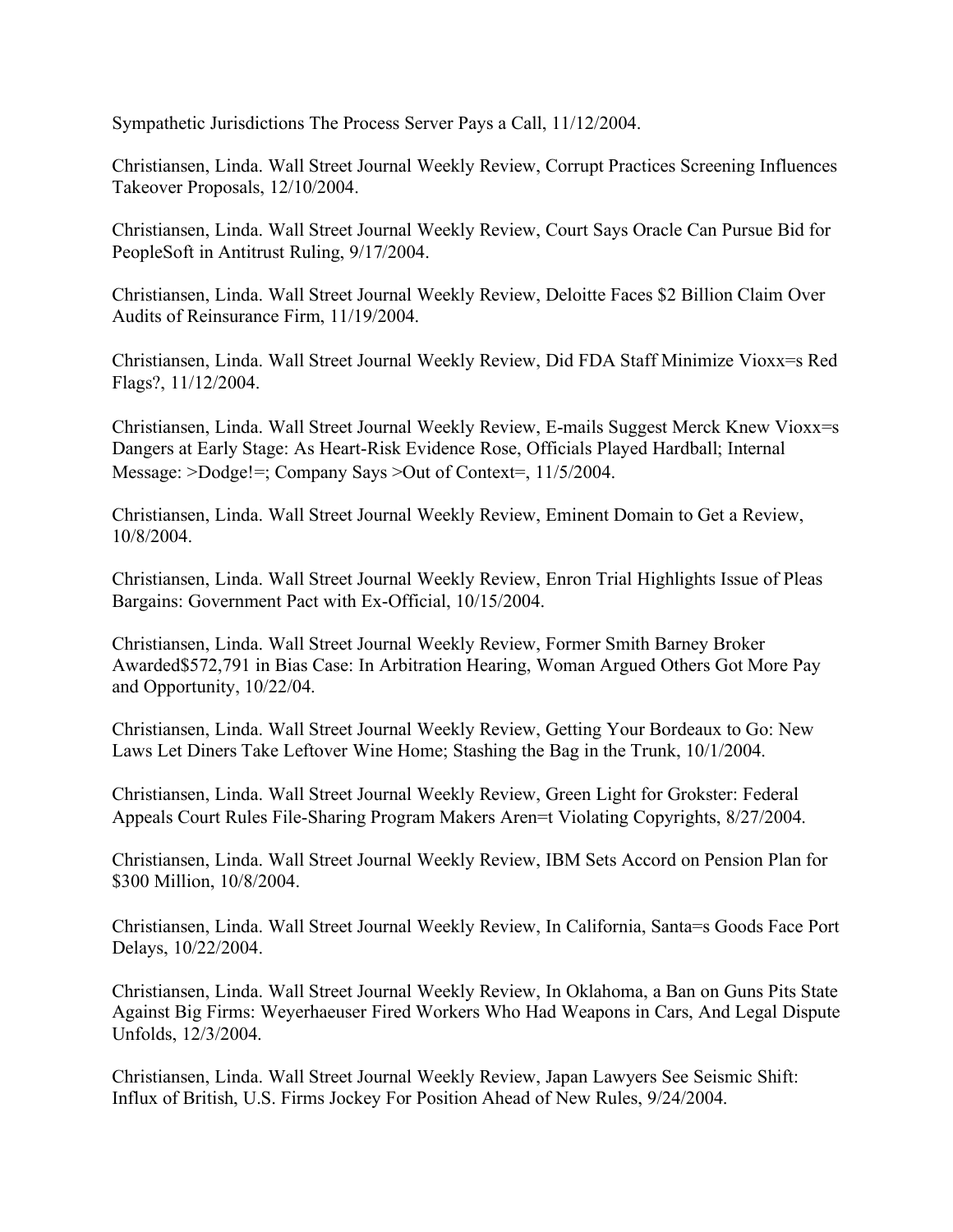Christiansen, Linda. Wall Street Journal Weekly Review, Jury Awards\$2.5 Million in Age-Bias Suit Against Boeing, 12/3/2004.

Christiansen, Linda. Wall Street Journal Weekly Review, Jury Rules Against Chevron Texaco in Cleanup Suit, 8/27/2004.

Christiansen, Linda. Wall Street Journal Weekly Review, Keeping Interviews >Politically= Correct, 10/1/2004.

Christiansen, Linda. Wall Street Journal Weekly Review, Luxury-Goods Firms are Hunting Copycats as Web Market Expands, 9/3/2004.

Christiansen, Linda. Wall Street Journal Weekly Review, Merck Faces Twin Vioxx Inquiries: U.S. Probes Deepen Crisis Faced by the Drug Maker; Potential Liability Outlined, 11/12/2004.

Christiansen, Linda. Wall Street Journal Weekly Review, Microsoft Could Lose 1996 Patent That May Hinder Linux Software, 10/8/2004.

Christiansen, Linda. Wall Street Journal Weekly Review, Mutual Fund Suit on Marketing Fees Clears Hurdle, 9/10/2004.

Christiansen, Linda. Wall Street Journal Weekly Review, Once Ignored Consumer Debts Are Focus of Booming Industry: Asset Acceptance, A New Type of Collector, Hits Paydirt Suing for Modes Sums; Some Fight Back - and Win, 10/29/2004.

Christiansen, Linda. Wall Street Journal Weekly Review, One for the Landlords, 9/24/2004.

Christiansen, Linda. Wall Street Journal Weekly Review, Ovitz Performance in Disney Role is Faulted at Trial, 10/29/2004.

Christiansen, Linda. Wall Street Journal Weekly Review, Patent Dispute Embroils Host of Industries, 10/29/2004.

Christiansen, Linda. Wall Street Journal Weekly Review, Quattrone Gets Prison Sentence of 18 Months, 9/17/2004.

Christiansen, Linda. Wall Street Journal Weekly Review, >Whistle Blower= Provision Cited, 11/19/2004.

Christiansen, Linda. Wall Street Journal Weekly Review, SEC Proposal on Fund Fees May be Halted: Agency Considers Retreat on Plan to Impose Redemption Expenses as Barrier to Rapid Trading, 10/15/2004.

Christiansen, Linda. Wall Street Journal Weekly Review, Small Wineries Seek to Ship Across State Lines: Supreme Court Will Decide Whether They Can Ship Wine Across State Lines, 12/3/2004.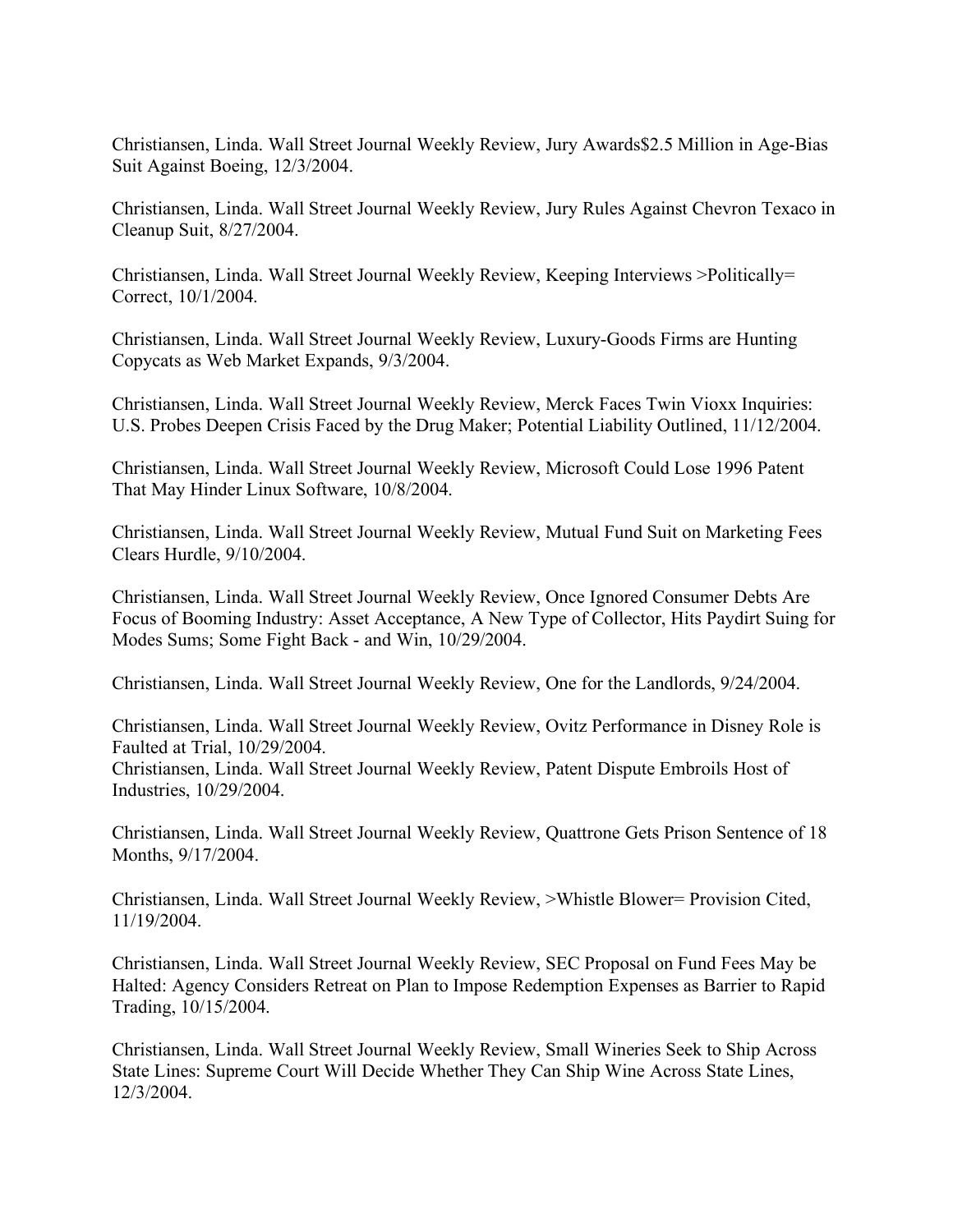Christiansen, Linda. Wall Street Journal Weekly Review, Spitzer Charges Bid Rigging in Insurance: Top Broker, Major Firms Named in legal Actions; >Trust Me: This is Day One=, 10/22/2004.

Christiansen, Linda. Wall Street Journal Weekly Review, Study Rips San Diego Over Pension Woes, Sees No Wrongdoing, 9/24/2004.

Christiansen, Linda. Wall Street Journal Weekly Review, Temperatures Rise in Long-Cool Market for Sweat Shields: Two Men Battle to Dominate an Underarm Industry; Preserving Nuns= Habits, 10/1/2004.

Christiansen, Linda. Wall Street Journal Weekly Review, This Patent War Really Involves Seamy Doings, 11/19/2004.

Christiansen, Linda. Wall Street Journal Weekly Review, Threatening Lawsuits, Hollywood Launches War on Online Piracy, 11/12/2004.

Christiansen, Linda. Wall Street Journal Weekly Review, UAL is Likely to Terminate Pension Plans, 8/27/2004.

Christiansen, Linda. Wall Street Journal Weekly Review, U.S. Opens Tobacco Industry Suit, 10/1/2004.

Christiansen, Linda. Wall Street Journal Weekly Review, U.S. Textile Makers Seek Strict Limits on China Imports, 9/10/2004.

Christiansen, Linda. Wall Street Journal Weekly Review, When Telling the Truth is a Crime: Elgindy Faces Charges he Manipulated Stocks with Accurate Information, 11/5/2004. Crothers, A. Glenn. John K. Nelson, *A Blessed Company: Parishes, Parsons, and Parisioners in Anglican Virginia*, 1690-1779 (Chapel Hill: University of North Carolina Press, 2001) H-South (Feb. 2004). URL: http://www.h-net.org/reviews/showrev.cgi?path=37121079238749.

Crothers, A. Glenn. Phillip Hamilton, *The Making and Unmaking of a Revolutionary Family: The Tuckers of Virginia, 1752-1830* (Charlottesville: University Press of Virginia, 2003), *Journal of American History* 91 (September 2004), 612-613.

Crothers, A. Glenn. Jamees S. Olson, *Encyclopedia of the Industrial Revolution in America* (Westport, CT: Greenwood Press, 2002), *Business History* 46 (Autumn 2004).

Crothers, A. Glenn. David R. Meyer, *The Roots of American Industrialization* (Baltimore: Johns Hopkins University Press, 2003), *Business History Review* 78 (Autumn 2004), 509-512.

Farrell, William. Review of Roger Matthews and Jock Young (ed.) **The New Politics of Crime and Punishment** for the **British Politics Group Newsletter**, Tom Wolfe Editor.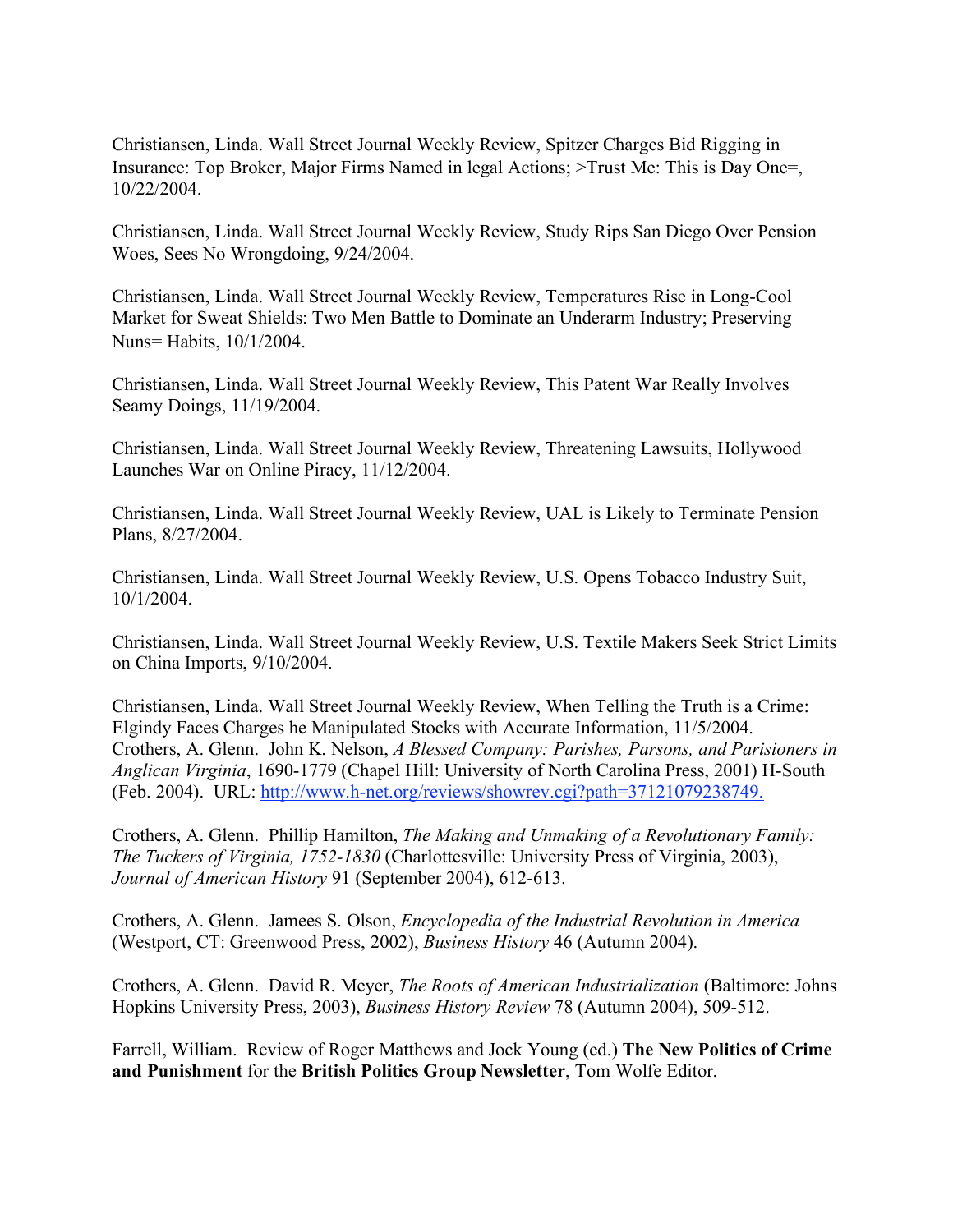Felsen, Liam. Book review of: Elizabeth Fowler, *Literary Character: The Human Figure in Early English Writing*. New York: Cornell University Press, 2003. Published in the September 2004 edition of *Comitatus: A Journal of Medieval and Renaissance Studies*, an annual publication of the UCLA Center for Medieval and Renaissance Studies.

Forinash, Kyle. Review of manuscript DO2003: ACompacton-like modes in model DNA systems and their bearing on biological functioning@ by Shozo Takeno for *Physics Letters A*.

Forinash, Kyle. Review of manuscript 1816: ATeaching Physics with Animated Ranking Task Exercises@ by A.J. Cox, M. Belloni, and W. Christian for the *American Journal of Physics*.

Gugin, Linda. Book Review: Crusading Liberal: Paul H. Douglas of Illinois, *Journal of American History*, March 2004.

Gugin, Linda. Book Review: Harry Truman and Civil Rights: Moral Courage and Political Risks, *American Journal of Legal History*, Vol. XLVI, 2004.

Baker, Crump. Review of the paper AOn contra R-Maps and a weak form  $\omega$  by Erdal Ekici for the *Indian Journal of Mathematics*.

Hollingsworth, J. Served as peer reviewer for three technical papers submitted to *Special Interest Group on Computer Science Education (SIGCSE)* 2005.

Hollingsworth, J. Served as peer reviewer for three technical papers submitted to *Innovation and Technology in Computer Science Education (ITiCSE)* 2005.

Lang, W.C. Mathematical Review: Cui, Lihong; Cheng, Zhengxing. An algorithm for constructing symmetric orthogonal multiwavelets by matrix symmetric extension. *Appl. Math. Comput.* 149 (2004), no. 1, 227-243, (2004m:42039).

Lang, W.C. Mathematical Review: Pathak, R.S. Abelian theorems for the wavelet transform. *Wavelets and allied topics*, 63-71, Narosa, New Delhi, 2001, (2004b:42088).

Lang, W.C. Mathematical Review: Fashandi, M.; Kamyabi Gol, R.A.; Niknam, A.; Pourabdollah, M.A. Continuous wavelet transform on a special homogeneous space. *J. Math. Phys.* 44 (2003), no. 9, 4260-4266, (2004h:43012).

Lang, W.C. Mathematical Review: Guliev, Vagif S. The fractional maximal function on Chebli-Trimeche hypergroups. *Trans. Acad. Sci. Azerb. Ser. Phys-Tech. Math. Sci.* 23 (2003), no. 1, Math. Mech., 51-58, (2004h:43008).

Lang, W.C. Mathematical Review: Bownik, Marcin. Reisz wavelets and generalized multiresolution analyses. *Appl. Comput. Harmon. Anal*. 14 (2003), no. 3, 181-194, (2004d:42057).

Lang, W.C. Mathematical Review: Saliani, Sandra. Measures associated to wavelet packets. *J.*